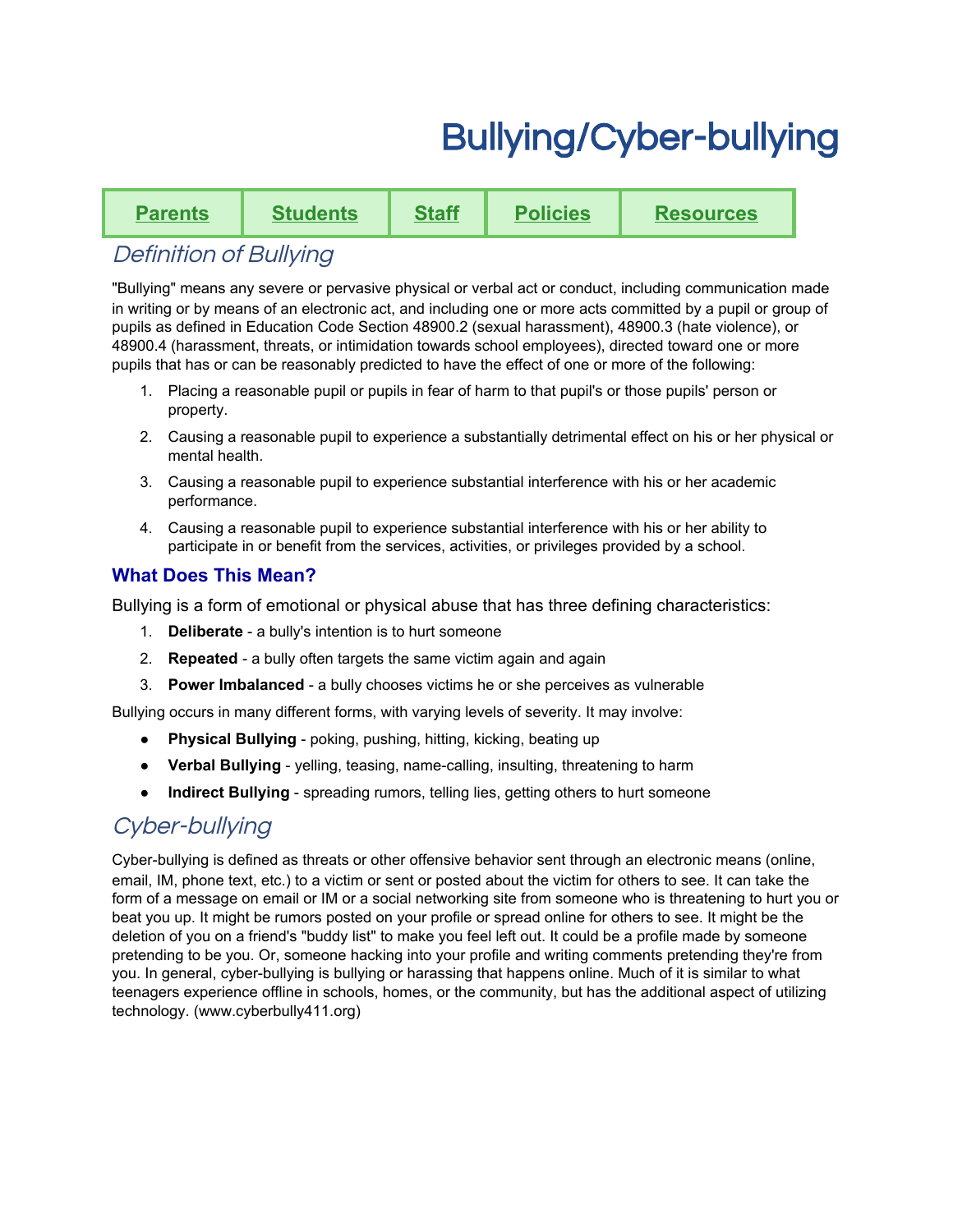# Books about Bullying

In this article in *School Library Journal*, librarian Joy Fleishhacker recommends the following books to spark discussion on the subject of bullying:

• *Bully* by Patricia Polacco, grades 4-6 (Putnam, 2012) – This illustrated middle-school drama deals with cyberbullying, pressure to dump a boyfriend, and exclusion.

• *The Bully Book* by Eric Kahn Gale, grades 5-7 (HarperCollins/Harper, 2013) – An entire sixth-grade class turns on a boy, revealing the mindset and methods of the bully.

• *Bystander* by James Preller, grades 6-9 (Feiwel & Friends, 2009) – A boy takes a stand against a bully, only to become the next victim.

• *Hokey Pokey* by Jerry Spinelli, grades 5-7 (Knopf, 2013) – Jack lives in a day-dreamy world in which kids do as they please and adults are nowhere to be found, but it has to end…

• *Slob* by Ellen Potter, grades 6-8 (Philomel, 2009) – Owen is overweight and super-smart – the perfect magnet for bullies (including a sadistic P.E. teacher) in his progressive New York City school.

• *The Truth About Truman School* by Dori Hillestad Butler, grades 5-8 (Albert Whitman, 2008) – An underground website designed to let students discuss the truth about their school is invaded by anonymous posts harassing a popular girl.

• *Warp Speed* by Lisa Yee, grades 5-9 (Scholastic/Arthur A. Levine, 2011) – A bullied student becomes a track star, revealing truths about him and his tormentors.

• *Girls Against Girls: Why We Are Mean to Each Other and How We Can Change* by Bonnie Burton, grades 6-10 (Zest, 2011) – A well-researched text written in a chatty style explores malicious gossiping, social shunning, and verbal abuse.

• *Teen Cyberbullying Investigated: Where Do Your Rights End and Consequences Begin?* by Tom Jacobs, grades 7 and up (Free Spirit, 2010) – Judge Jacobs introduces landmark court cases involving teens and tweens involved in cyberbullying.

• *We Want You to Know: Kids Talk About Bullying* by Deborah Ellis, grades 5-9 (Coteau, 2010) – Kids 9 to 19 talk about their experiences as victims, bullies, and bystanders – eye-opening, intimate, shocking, and hope-filled, says Fleishhacker.

"Bullied: Middle-Grade Books to Spark Discussion" by Joy Fleishhacker in *School Library Journal*, April 2013 (Vol. 59, #4, p. 36-38), [www.slj.com.](http://www.slj.com/)



# **What is Bullying?**

Bullying is a form of emotional or physical abuse that has three defining characteristics:

- **1. Deliberate**—a bully's intention is to hurt someone
- **2. Repeated**—a bully often targets the same victim again and again
- **3. Power Imbalanced**—a bully chooses victims he or she perceives as vulnerable

Bullying occurs in many different forms, with varying levels of severity. It may involve: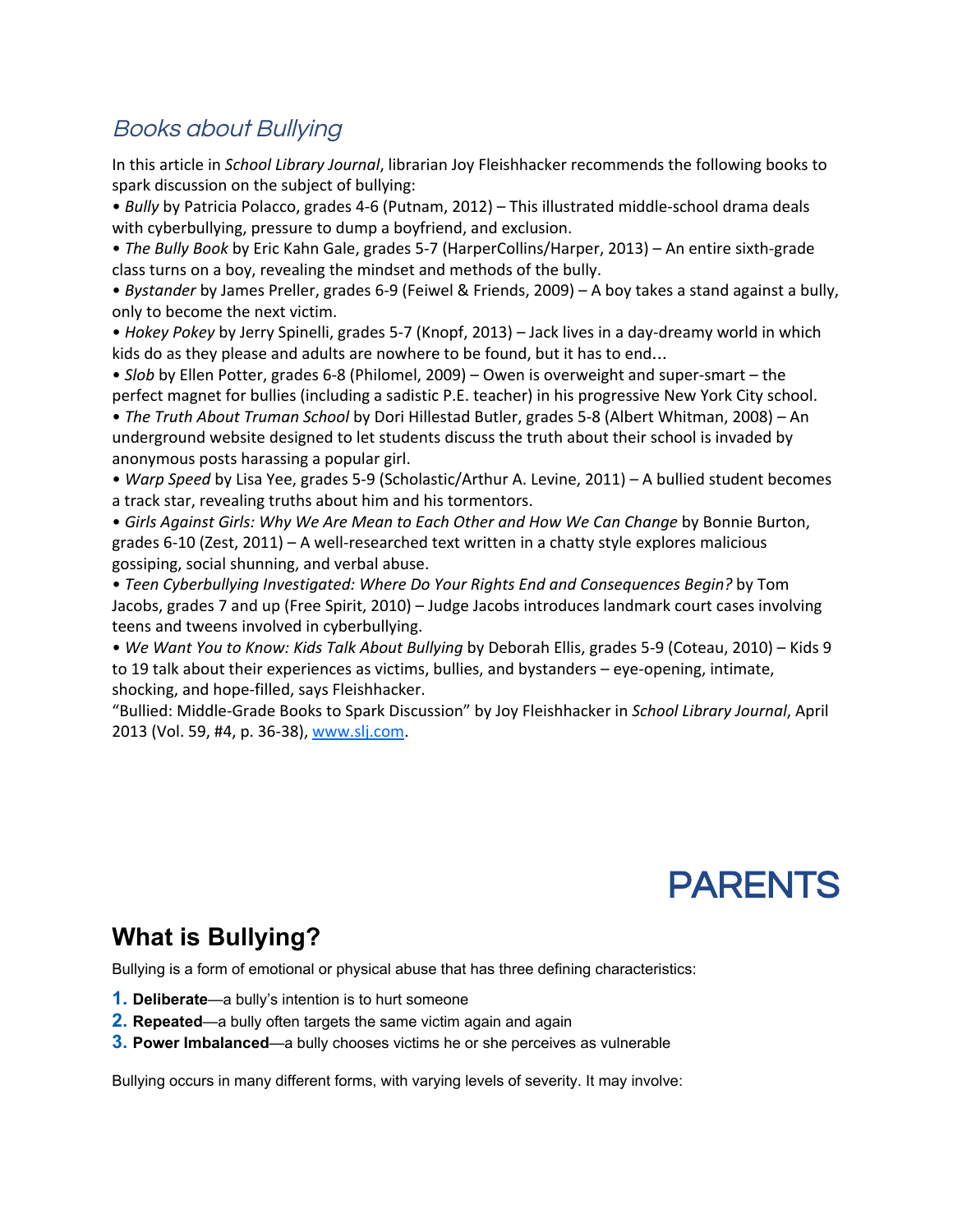- **Physical Bullying—poking, pushing, hitting, kicking, beating up**
- **Verbal Bullying—yelling, teasing, name-calling, insulting, threatening to harm**
- **Indirect Bullying—spreading rumors, telling lies, getting others to hurt someone**

## Bullying Basics

### **We now know that:**

**Bullying is NOT** prewired, harmless, or inevitable **Bullying IS** learned, harmful, and controllable **Bullying SPREADS** if supported or left unchecked **Bullying INVOLVES** everyone—bullies, victims, and bystanders **Bullying CAN BE** effectively stopped or entirely prevented

# Warning Signs

**A culture of silence often surrounds bullying. Many children who are bullied never tell anyone.** Most bullying is **not** reported because children . . .

- Don't recognize it as bullying
- Are embarrassed
- Don't want to appear weak
- Believe they deserve it
- Want to belong
- Fear retaliation
- Don't know how to talk about it
- Don't have a trusted adult to confide in
- Think adults won't understand
- Think nothing can be done about it

**Just because you don't see it, and children don't talk about it, doesn't mean bullying isn't happening. Even when children fail to report bullying, they often show warning signs.**

### **What are some warning signs of bullying?**

- Unexplained damage or loss of clothing and other personal items
- Evidence of physical abuse, such as bruises and scratches
- Loss of friends; changes in friends
- Reluctance to participate in activities with peers
- Loss of interest in favorite activities
- Unusually sad, moody, anxious, lonely, or depressed
- Problems with eating, sleeping, bed-wetting
- Headaches, stomachaches, or other physical complaints
- Decline in school achievement
- Thoughts of suicide

Some children may withdraw, while others may get angry and seek revenge. Don't assume the problem will go away on its own: Invite children to talk about what is bothering them. If you find out a child *is* being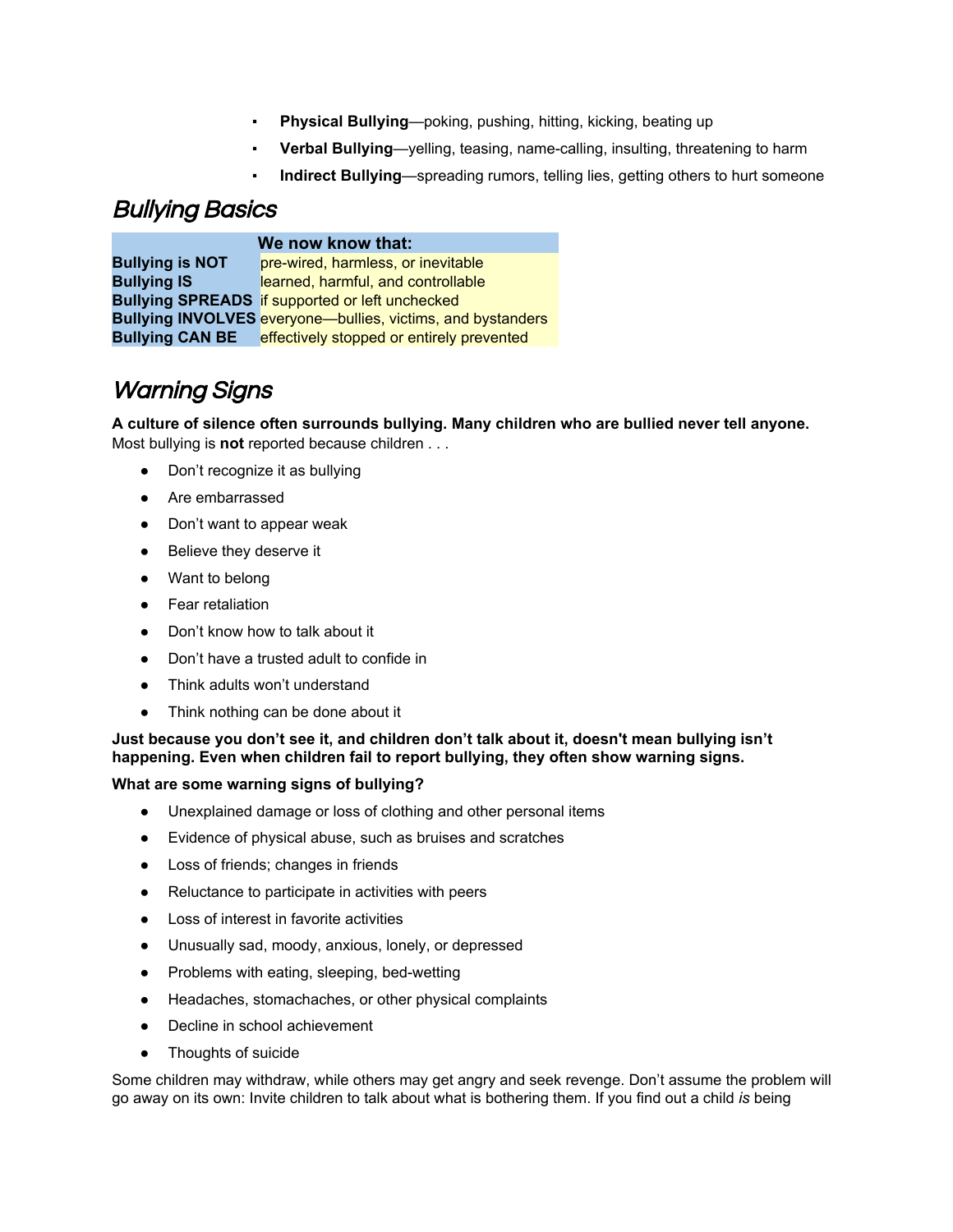bullied, show support, help develop a response strategy, and follow up to make sure the bullying does not continue.

# Cyber-bullying

**Cyber-bullying is a growing form of bullying that is especially hard to see. Cyber-bullying involves** sending or posting hurtful, embarrassing, or threatening text or images using the Internet, cell phones, or other digital communication devices. Using these technologies, cyber-bullies can reach a wide group of people very quickly. Their goal: to damage their victim's reputation and friendships.

### **Cyber-bullying can involve:**

- Spreading rumors or posting false or private information
- Getting other people to post or send hurtful messages
- Excluding someone from an online group

Young people cyber bully for many reasons. Some do it to deal with their anger, seek revenge, or make themselves appear better than their peers. Others do it for entertainment or for the pleasure of tormenting others. Still others do it simply because they can. By remaining anonymous, and avoiding face-to-face contact, cyber-bullies may not realize the consequences of their actions. As a result, they are more likely to say and do things they might hesitate to say or do in person. And young people are often hesitant to report cyber-bullying because they are afraid that doing so will lead to restrictions on their own Internet or cell phone use or they believe nothing can be done to stop it.

### **Some things adults can do to help prevent cyber bullying:**

- Keep computers in visible places so that you can monitor use.
- Talk with children about safe and responsible use of the Internet and cell phones, and about the dangers of cyber-bullying.
- $\bullet$  Discuss what to do when cyber-bullying occurs, such as ignoring the posting or calmly, but firmly, telling the cyber-bully to remove the harmful material.
- Remind children not to share any personal information online.
- Encourage children to tell you if they are being cyber-bullied or know others who are. Assure them that you will help them deal with the problem.
- Set appropriate limits.

# THE PLAYERS

## Bully

### **Bullying is about the abuse of power. Children who bully abuse their power to hurt others,**

deliberately and repeatedly. They are often hot-tempered, inflexible, overly confident, and don't like to follow rules. They often lack empathy and may even enjoy inflicting pain on others. They often desire to dominate and control others, perceive hostile intent where none exists, overreact aggressively to ambiguous situations, and hold beliefs that support violence.

**In the preschool years,**bullies often rely on direct verbal bullying and physical power to control material objects or territory. They may lack the skills to interact in more socially appropriate ways.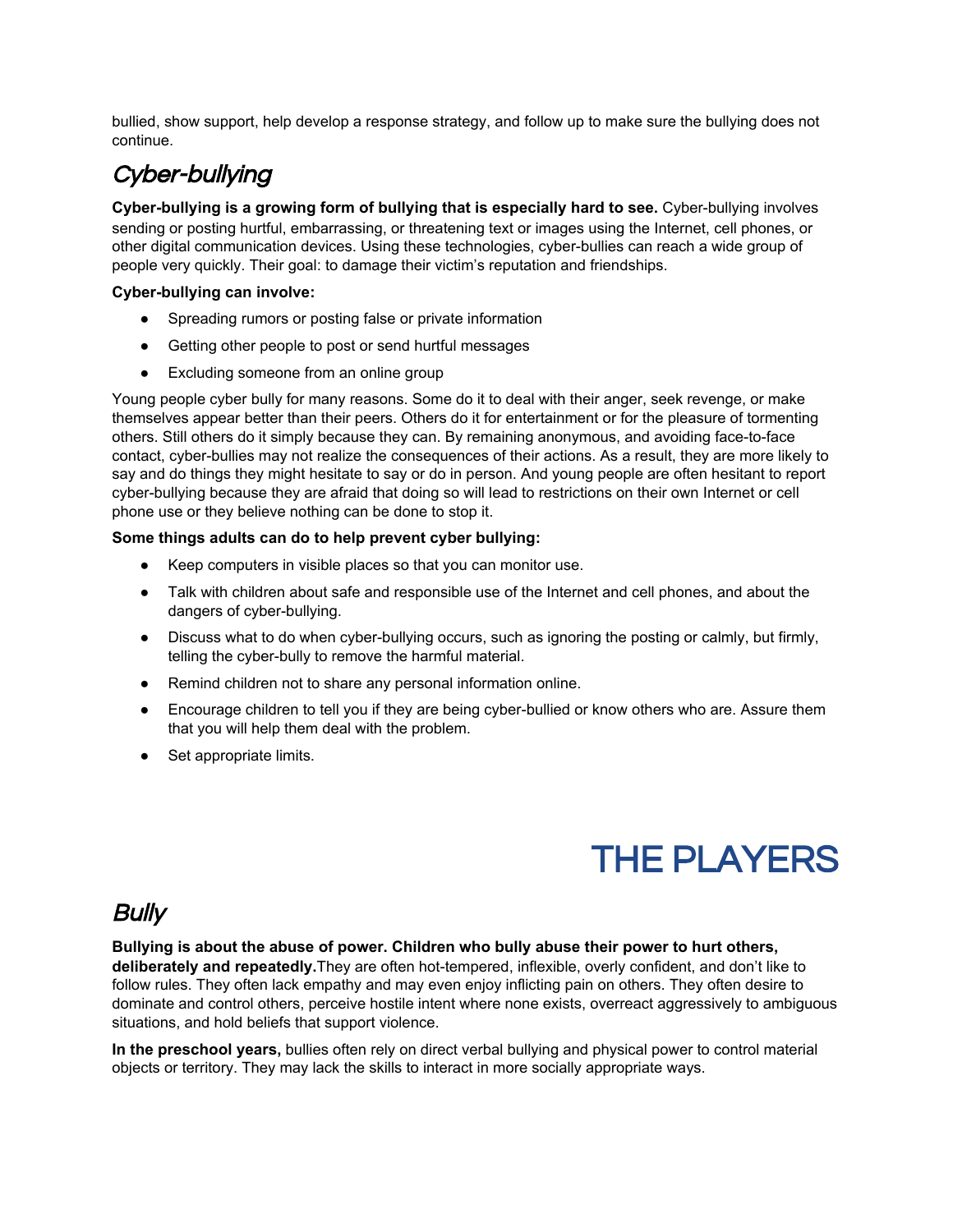**In the elementary school years,**bullies are more likely to use threats and physical force, combined with direct verbal bullying, to make victims do things against their will. At this age, some children begin to use indirect bullying to exclude peers from their social circle.

**In the middle and high school years,** bullies rely on direct verbal bullying such as namecalling and making threatening remarks, as well as physical bullying such as pushing and hitting. Although both boys and girls engage in physical bullying, girls are more likely to participate in indirect, relational bullying, such as rumor-spreading and social exclusion. They often use the Internet or cell phones to send these hurtful messages. While boys tend to rely on bullying to enhance their physical dominance, girls tend to use it to enhance their social status.

Sometimes children bully in **groups.**Children may join in because they look up to the bully and want to impress him or her, or because they are afraid and do not want to be attacked themselves.

## *Examining the Effects on the Bully*

**Besides hurting others, bullies damage themselves.** Each time bullies hurt other children, they become even more removed emotionally from the suffering of their victims. They learn to justify their actions by believing their victims deserve to be bullied. They also learn that the way to get what they want from others is through force. Bullies often fail to develop the social skills of sharing, reciprocating, empathizing, and negotiating that form the basis for lasting friendships.

### **As they mature into adulthood, children who have bullied others often show higher rates of:**

- o Aggression
- o Antisocial behavior
- o Carrying weapons to school
- o Dropping out of high school
- o Convictions for crime
- o Difficulty controlling their emotions
- o Traffic violations
- o Convictions for drunk driving
- o Depression
- o Suicides

### **Adults who have been bullied as children may be more likely to allow their own children to bully others, thus raising a new generation of bullies.**

Bullies need not experience these devastating long-term effects if their patterns of behavior are changed before they become habitual and entrenched. Bullying prevention strategies are most effective when applied early to children who are young or have just begun to bully—the earlier the better. Although it's never too late to change a bully's patterns of behavior, these habitual patterns are usually much more difficult to change in later years.

Beginning in the preschool years, adults can teach children important bullying prevention skills and guide children as they practice using these skills. Social skills that form an important foundation for bullying prevention include:

- o Solving social problems
- o Sharing voluntarily
- o Interacting assertively
- o Showing empathy toward others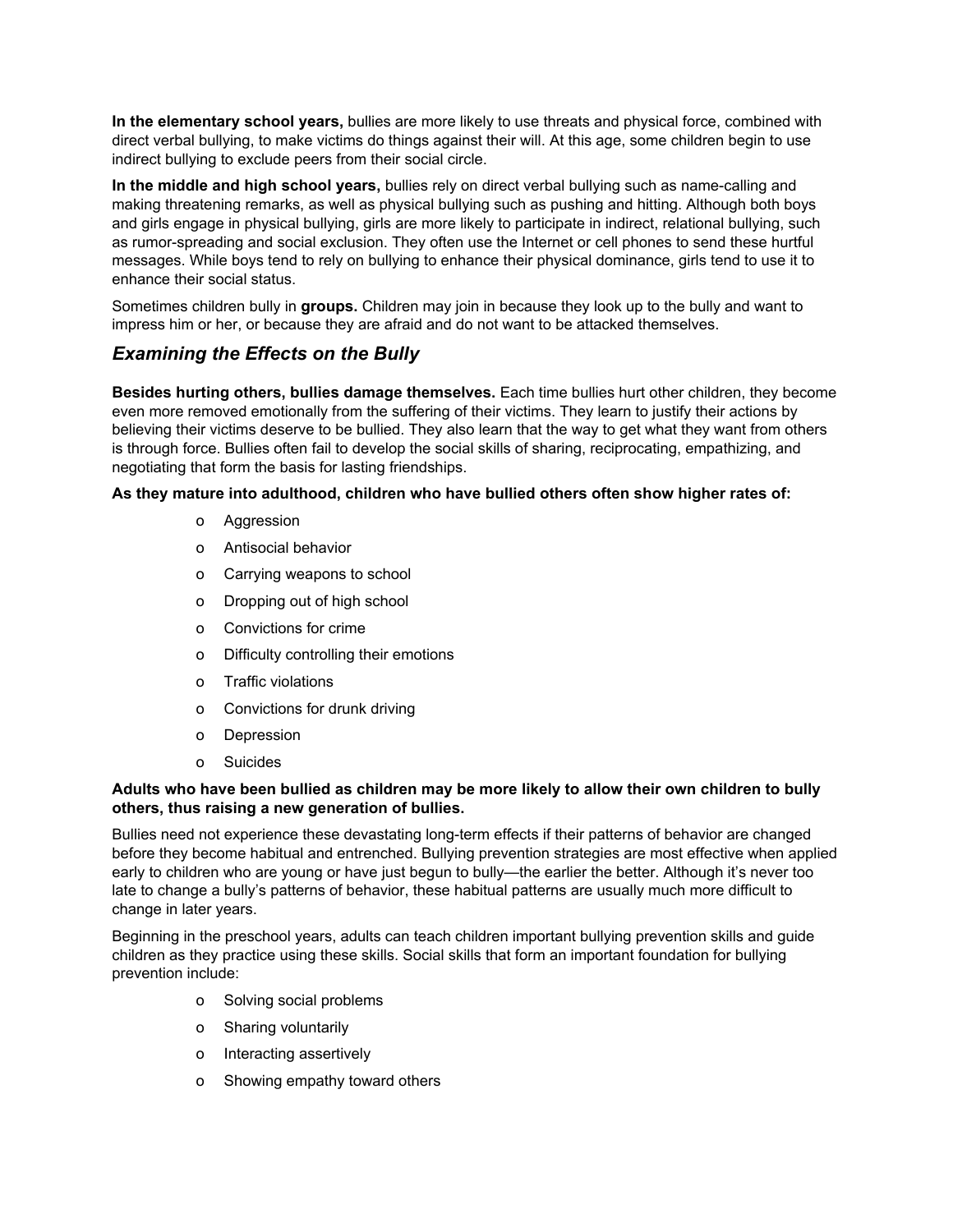# Victim

Victims of bullying include girls and boys of all ages, sizes, and backgrounds. But some children are more likely than others to be victimized because they appear small, weak, insecure, sensitive, or "different" from their peers.

Some children can reduce their risk of being bullied by dressing or acting in ways that make it easier for them to "fit in." Yet children should not be expected to conform to avoid the threat of bullying. Every child's individuality should be appreciated for the value it brings to the group, rather than suppressed to reduce the risk of victimization. Furthermore, not all children are able to alter personal characteristics that may place them at increased risk.

### **Victims tend to share these characteristics and tendencies:**

- $\bullet$  Low self-confidence
- Anxiety
- Fearfulness
- Submissiveness
- Depression or sad appearance
- Limited sense of humor
- Below-average size, strength, or coordination
- Feelings of **helplessness**
- Self-blame for problems
- **■** problems<br>■ Social withdrawal and isolation
- Poor social skills
- Low popularity
- Few or no friends
- Excessive dependence on adults

Children who are repeatedly bullied tend to be passive. They inadvertently reward the bully by crying, giving over their possessions, or running away in fear. Some victims also provoke negative responses from others by behaving in socially inappropriate ways. They may trigger conflict or ridicule and then overreact with anger and exasperation.

### **Potential victims can reduce their risk of being bullied by learning how to:**

- **• Exhibit** self-confidence
- **• Avoid** the bully's tactics
- **Respond** with assertiveness
- **Obtain**support from others

## *Examining the Effects on the Victim*

**Victims of bullying suffer a wide range of harmful effects—both immediately and for years to come.** While under the influence of a bully, victims may show many signs of physical, emotional, and social distress. They often feel tense, anxious, tired, listless, and sad. Some children lose their confidence, become socially isolated, do poorly in school, or refuse to go to school. They may also show high levels of:

- o Headaches
- o Skin problems
- o Abdominal pain
- o Sleep problems
- o Bed-wetting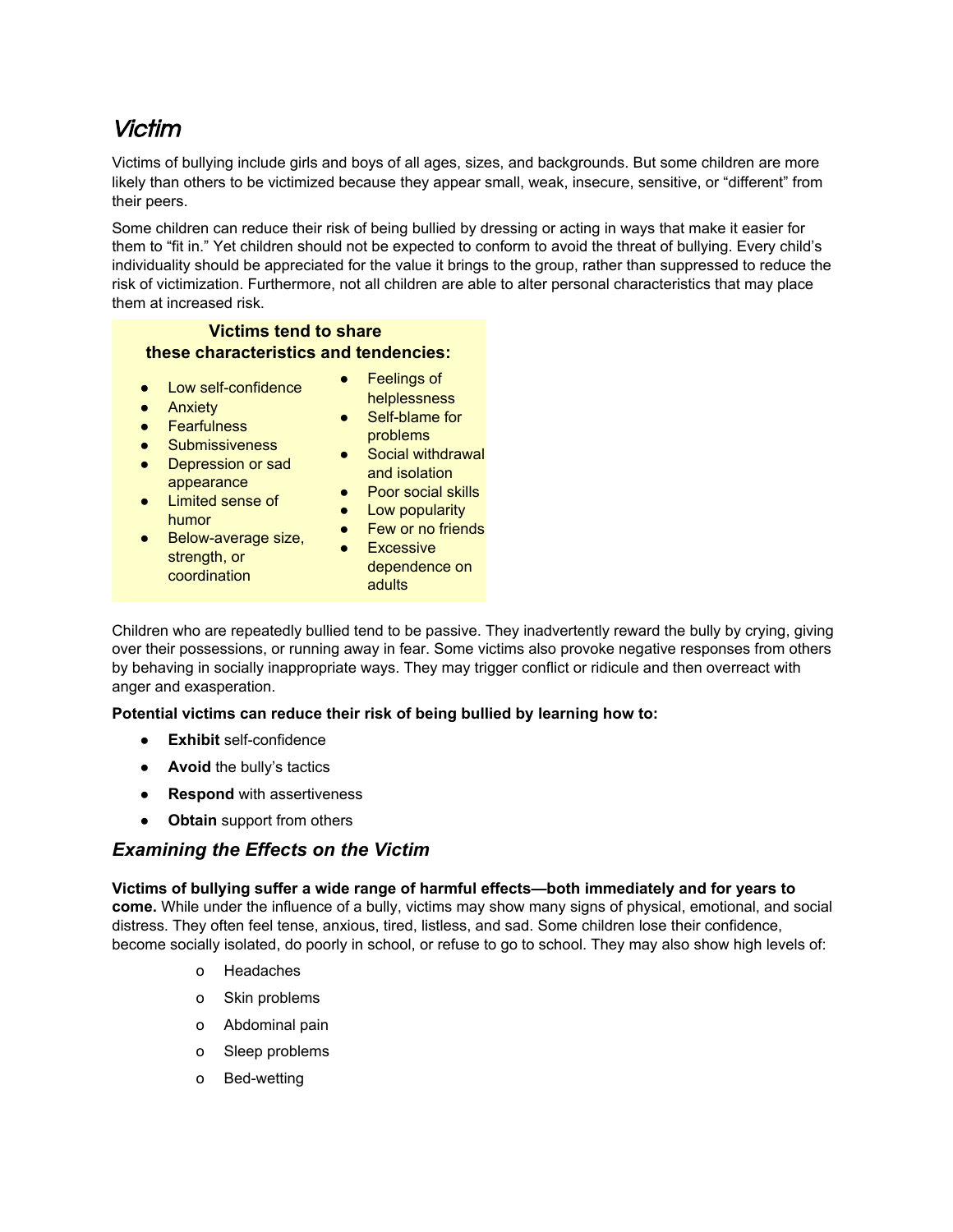- o Crying
- o Depression

Victims' painful memories of having been bullied linger as the victims mature into adulthood. Adults who were victimized as children may continue to show poor self-confidence and problems with depression.

### **In cases of extreme bullying, some tormented victims have resorted to violence toward themselves or others.**

**Bullicide . . .** Some victims of bullying have committed suicide. *Children as young as nine may think about suicide as a way to escape their bullies.\**

**School Shooters . . .** Other victims of bullying have used guns to take violent revenge in schools against their bullies and others who they believe have failed to support them.

*Many school shooters were bullied: In 37 incidents of targeted school violence between 1974 and 2000, almost threequarters of the shooters reported being bullied, persecuted, threatened, attacked, or injured before the incident. Sometimes the experience of being bullied seemed to have influenced the shooter's decision to make an attack at the school.\*\**

\* \* \* \* \*

*\** van der Wal, M. F., de Wit, C. A. M., & Hirasing, R. A. (2003). Psychosocial health among young victims and offenders of direct and indirect bullying.*Pediatrics, 111,* 1312–1317.

*\**\* Vossekuil, B., Fein, R. A., Reddy, M., Borum, R., Modzeleski, W. (2002, May). *The final report and findings of the Safe School Initiative: Implications for the prevention of school attacks in the United States.* U. S. Secret [Se](http://www.secretservice.gov/ntac/ssi_final_report.pdf)rvice and U. S. Department of Education. Retrieved October 25, 2007, fro[mwww.secretservice.gov/ntac/ssi\\_final\\_report.pdf](http://www.secretservice.gov/ntac/ssi_final_report.pdf)

# **Bystander**

Bullying situations usually involve more than the bully and the victim. They also involve **bystanders**—those who watch bullying happen or hear about it.

An important new strategy for bullying prevention focuses on the powerful role of the bystander. Depending on how bystanders respond, they can either contribute to the problem *or* the solution. Bystanders rarely play a completely neutral role, although they may think they do.

## *Hurtful Bystanders*

**Some bystanders . . .** *instigate* the bullying by prodding the bully to begin.

**Other bystanders . . .** *encourage*the bullying by laughing, cheering, or making comments that further stimulate the bully.

**And other bystanders . . .** *join***in**the bullying once it has begun.

**Most bystanders ...** *passively accept* bullying by watching and doing nothing. Often without realizing it, these bystanders also contribute to the problem. Passive bystanders provide the audience a bully craves and the silent acceptance that allows bullies to continue their hurtful behavior.

## *Helpful Bystanders*

**Bystanders also have the power to play a key role in preventing or stopping bullying.**

**Some bystanders . . .** *directly intervene,* by discouraging the bully, defending the victim, or redirecting the situation away from bullying.

**Other bystanders . . .** *get help,* by rallying support from peers to stand up against bullying or by reporting the bullying to adults.

## *Examining the Effects on The Bystander*

**Why don't more bystanders intervene?**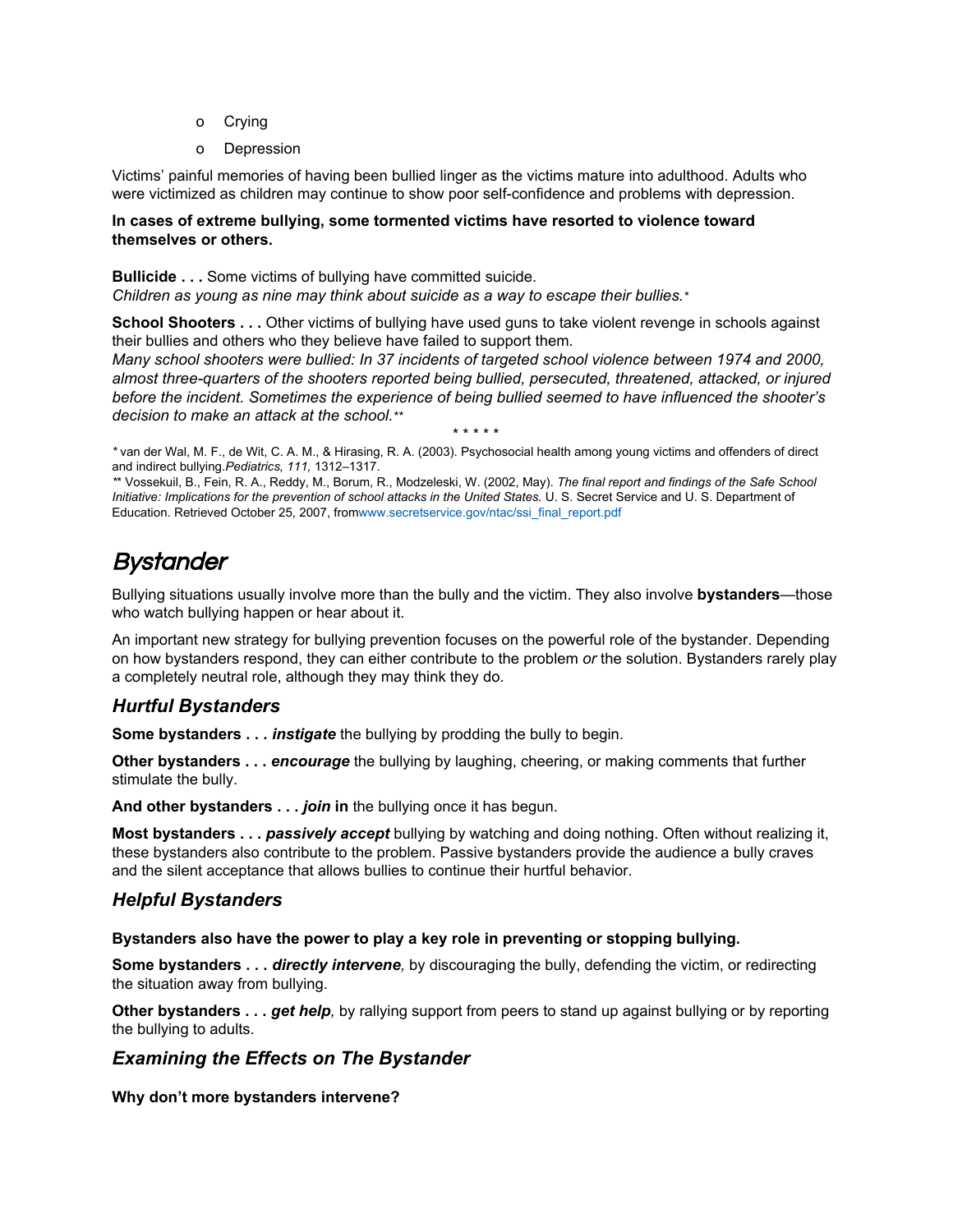- They think, "It's none of my business."
- They fear getting hurt or becoming another victim.
- They feel powerless to stop the bully.
- They don't like the victim or believe the victim "deserves" it.
- They don't want to draw attention to themselves.
- They fear retribution.
- They think that telling adults won't help or it may make things worse.
- They don't know what to do.

### **Bystanders who don't intervene or don't report the bullying often suffer negative consequences themselves. They may experience:**

- Pressure to participate in the bullying
- Anxiety about speaking to anyone about the bullying
- Powerlessness to stop bullying
- Vulnerability to becoming victimized
- Fear of associating with the victim, the bully, or the bully's pals
- Guilt for not having defended the victim

## *Preparing Children to Become Helpful Bystanders*

Adults can prepare children to become helpful bystanders by discussing with them the different ways bystanders can make a difference, and by letting them know that adults will support them, if and when they step forward. Adults can also provide examples of how helpful bystanders have shown courage and made a difference in real-life situations and in their own experiences.

# WHAT YOU CAN DO

## Prevention

## **To** *Prevent***Bullying . . .**

**Intervene when children are young.** Children who bully are not born bullies and children who are victimized are not born victims. But many young children engage in aggressive behaviors that may lead to bullying, while others react by submitting or fighting back. Adults can stop these patterns *before* they are established by encouraging cooperative behaviors such as sharing, helping, and problem-solving, and by preventing aggressive responses such as hostility, hurting, and rejection.

**Teach bullying prevention strategies to** *all***children.** Don't assume that only "challenging" children become bullies or that only "weak" children become victims. Most children are likely to be victimized by a bully at some point in their lives, and *all* children can benefit from learning to distinguish between acceptable and unacceptable behaviors; how to stand up for themselves, and others; and when to turn to an adult for help.

**Take bullying seriously.** Pay careful attention to the warning signs and to children most at risk. Make sure children know that bullying will not be tolerated and that you will work with them to make bullying stop.

**Encourage empathy.** Children who can empathize understand that bullying hurts. They are less likely to bully and more likely to help children who are bullied.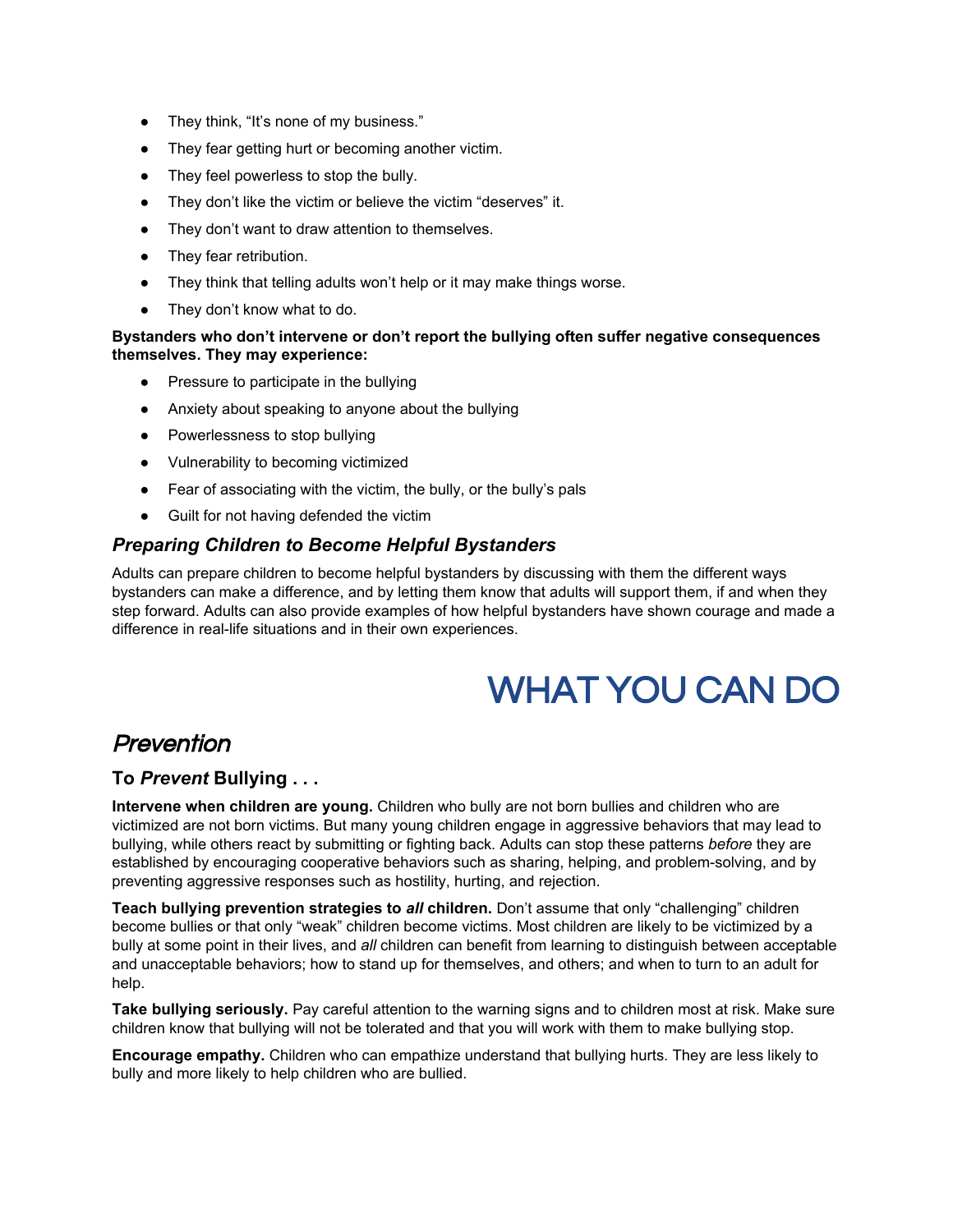**Teach by example.**Be an effective role model. Children learn how to behave by watching and emulating the adults in their lives. Consider how you solve problems, discipline, control your own anger and disappointment, and stand up for yourself and others without fighting. If children observe you acting aggressively, they are more likely to show aggression toward others.

**Help children critically evaluate media violence.** Children may learn aggressive behaviors by watching television and movies that glorify violence and by playing violent video games that reward violent behavior. Help children understand that media portrayals of violence are unrealistic and inappropriate. Intervene when you see children imitating media violence in their play or in their social interactions.

**Provide opportunities for children to learn and practice the qualities and skills that can protect them from bullying.**Children who are *confident* are less likely to tolerate bullying and more likely to have the courage and innerstrength to respond effectively. Children who are *assertive* know how to react to a bully in effective, non-aggressive ways, and they are less likely to be targeted by bullies in the first place. Children who know how to make and keep *friends* can rely on them for protection from bullying. Children who know how to *solve problems constructively* avoid responding aggressively to conflict.

**Encourage children to talk about and report bullying.**When they do, listen carefully, and be patient: Talking about bullying can be difficult, and children may feel embarrassed or afraid to share their concerns.

**Develop strong connections with the children in your care.** Children are less likely to bully if they know it will displease an adult whom they respect and trust. Similarly, children are more likely to confide in an adult with whom they have a caring and trusting relationship.

**Reexamine your own beliefs about bulling.** Misconceptions may prevent you from "seeing" a potential bullying incident or intervening as quickly as you should.

## Intervention

### **When YOU** *see***or** *hear***bullying . . .**

**Intervene immediately.** When you do nothing, you send the message that bullying is acceptable. If you ignore or minimize the problem, victims will not believe that adults understand or care, or that they can help. If *you* don't intervene, children won't either.

**Intervene even if you're not sure it's bullying.** Observing children's actions, words, body language, and facial expressions will help you determine if bullying is occurring. Even if it's not, aggressive behaviors need to be stopped.

**Stand between or near the victim and the bully, separating them if necessary, so as to stop the bullying behaviors.** For young children, consider removing them from the situation to a "time-out" area or room.

**Respond firmly but appropriately.**Remain calm, but convey the seriousness of the situation. Announce that the bullying must stop. Describe the behavior you observed and why it is unacceptable.

**Get help if needed.** If the bully is using physical force, or there is more than one bully, you may need to find another adult to help keep children safe and protect yourself.

**Do not respond aggressively.** Using aggressive behavior sends the wrong message that this is a good way to solve problems. It may also prompt a bully or a bystander to increase his or her bullying behavior or become aggressive toward you.

**Avoid lecturing the bully in front of his or her peers.** Your goal is to end the behavior, not humiliate or shame the bully. Rather than serving as a deterrent, lecturing and scolding often provide the bully with attention that he or she finds rewarding.

**Don't impose immediate consequences.** Allow yourself time to consider the incident and obtain any clarifying information—then decide the best course of action.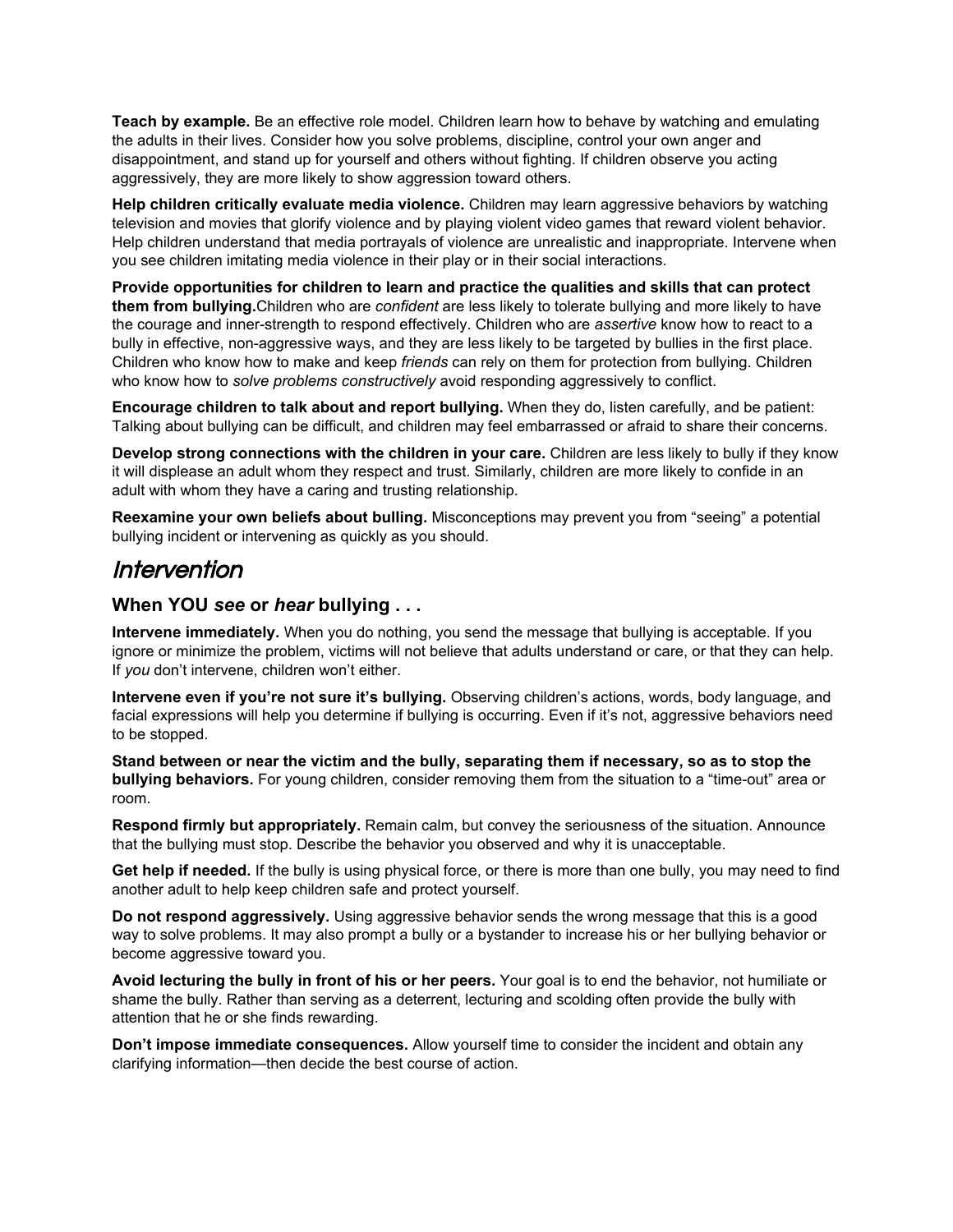**Don't ask children to "work things out" for themselves.** Bullying is different from an argument or conflict; it involves a power imbalance that requires adult intervention.

**Give praise and show appreciation to helpful bystanders.**Children who try to help the victim or stop the bully are key to bullying prevention.

**Stick around.** Remain in the area until you are sure the behavior has stopped.

# Follow-Up

## *After***the incident . . .**

**Follow up with each of the "players" separately.** Rely on your relationships and connections with the children to talk openly and productively about the bullying incident, and its effects and consequences.

**Bullies**must understand that bullying is not acceptable and will not be tolerated. To this end, it is important to impose immediate consequences that are appropriate for their offense and developmental level, and that are consistent with program policy. It is also important for children who bully to take responsibility for their actions: to understand *what* they did, *why* their behavior is wrong, *how* it affects their victims, *how* it affects others around them, and to "make amends." Help the bully apologize or make amends by doing something nice for the victim. Consider organizing supervised activities that include both the bully and the victim so they can learn to interact in more positive ways.

**Victims**must know that adults care and support them. Listen carefully to their description of what happened and offer sympathy and support. Help them develop strategies for addressing the problem, should it recur in the future. Let them know they do not deserve to be bullied and they are not alone—adults and peers can help.

**Bystanders** must understand the effects of their actions—or non-actions. Explain that they have the power to cool down the situation by asking the bully to stop, helping the victim walk away, getting support from other bystanders, asking an adult for help, and/or reporting the bullying incident. Talk with them about what they did or did not do to help.

**Inform appropriate staff.**Report the incident to a supervisor and any other staff with whom the children work closely. Inform the children's parents, as warranted.

**Keep a detailed record of the incident.** Include who is involved, where the incident occurred, whether it has happened before, and strategies used to address the problem. This record will reveal any patterns and help you see which interventions work best.

**Check in regularly with the victim, the bully, and program staff** to make sure the bullying does not continue. Create opportunities for talking about bullying issues with children in your program.

# Talking with Children

## **What you should tell BULLIES . . .**

- **1. Stop the bullying immediately.**
- **2. Bullying behaviors will** *not***be tolerated.**
- **3. Bullying hurts your victim** *and***you.**
- **4. Bullying sets a bad example for other children.**
- **5. Bullying may cause you to lose friends.**
- **6. Every child deserves to be treated with respect.**
- **7. There are other ways to solve conflicts.**

**8. Ask adults for help if you feel angry or upset, or don't know how to stop bullying.**

**What you should tell VICTIMS . . .**

**1. You are not responsible for a bully's behavior.** It's not your fault.

**2. Don't respond to bullies by giving in, getting upset, or fighting back—this will encourage them.**Instead, stay calm and be assertive.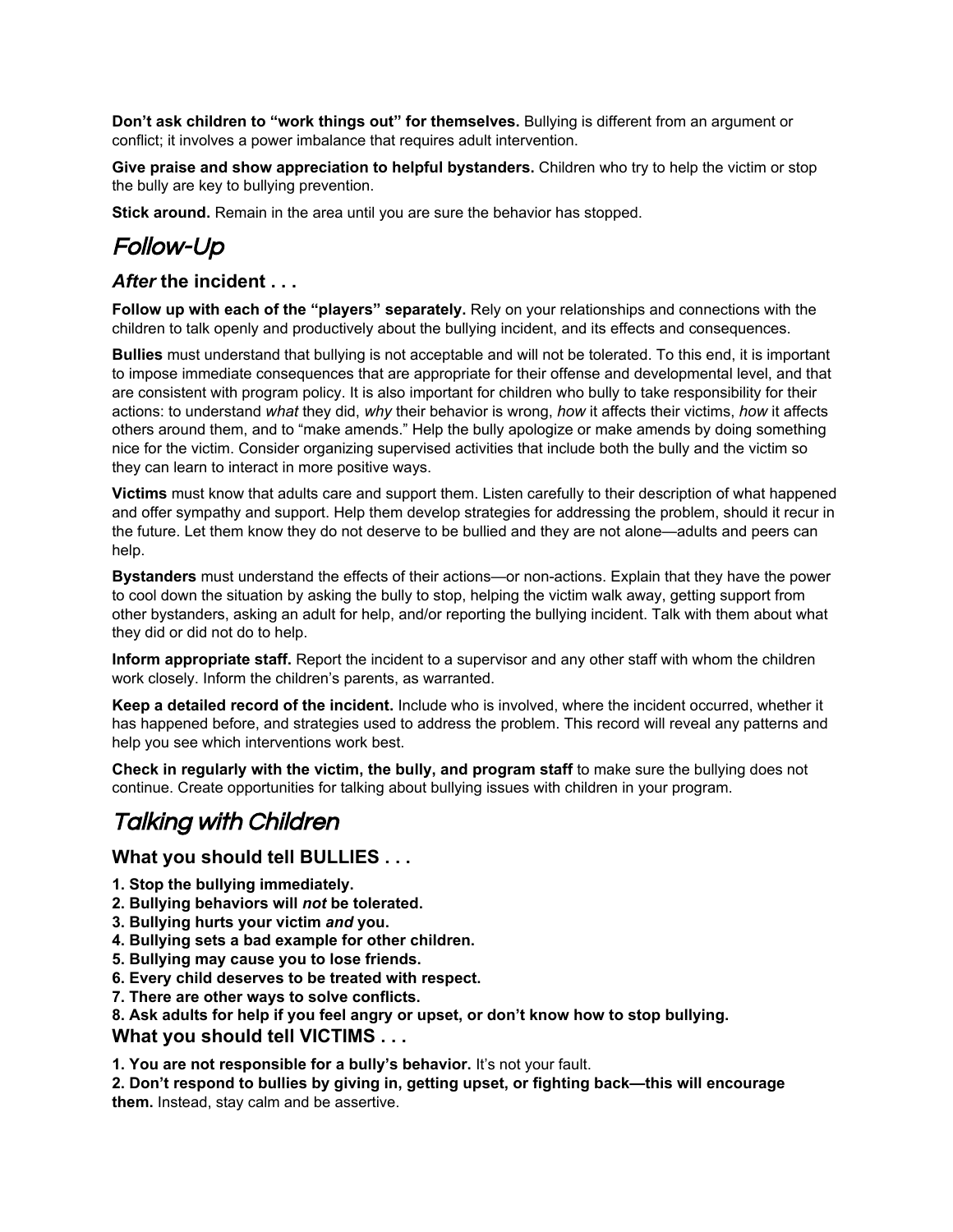**3. Sometimes the best response is** *no***response—just walk away.**

**4. Get help from a trusted adult.** Adults can help you figure out new ways to respond the next time a bully bothers you.

**5. Providing children who are bullied with specific options for responding and an action plan will help them feel less anxious and fearful, and more confident to take action to stop the bullying. What you should tell BYSTANDERS . . .**

**1. Your involvement makes a difference.** Don't just stand by and watch quietly.

**2. Stand up for the person being bullied.**If you feel safe, tell the bully to stop. Use phrases such as "Stop teasing!" "Don't fight!" "Leave him alone!" and "It's not funny!"

**3. Don'tjoin in.** Don't laugh at the victim or participate in the teasing, harassing, or fighting. This encourages the bully to continue and can make the situation worse.

**4. Help the victim walk away.** A victim may be too afraid to leave on his or her own, but will do so with the help of a friend.

**5. Encourageother bystanders to help the victim.** Tell them not to join in the bullying.

**6. Get help from a trusted adult.** Report the bullying.

**7. Afterward,tell the victim you feel bad about what happened.** Encourage victims to talk to an adult, and offer to go with them.

**8. Include the victim in activities. Be a good friend.**

*Information provided by [www.eyesonbullying.org](http://www.eyesonbullying.org/)*

# Computer & Internet Parenting Tips

**Start Early Create an Hones Open Environment Initiate Conversations Communicate Your Values Be Patient**

Young Kids, Tweens, & Teens

# UNDER CONSTRUCTION

## What Can You Do?

**Remind your kids that online actions can reverberate.**The words they write and the images they post have consequences offline.

**Explain to your kids why it's a good idea to post onlyinformatin that they are comfortable with others seeing.**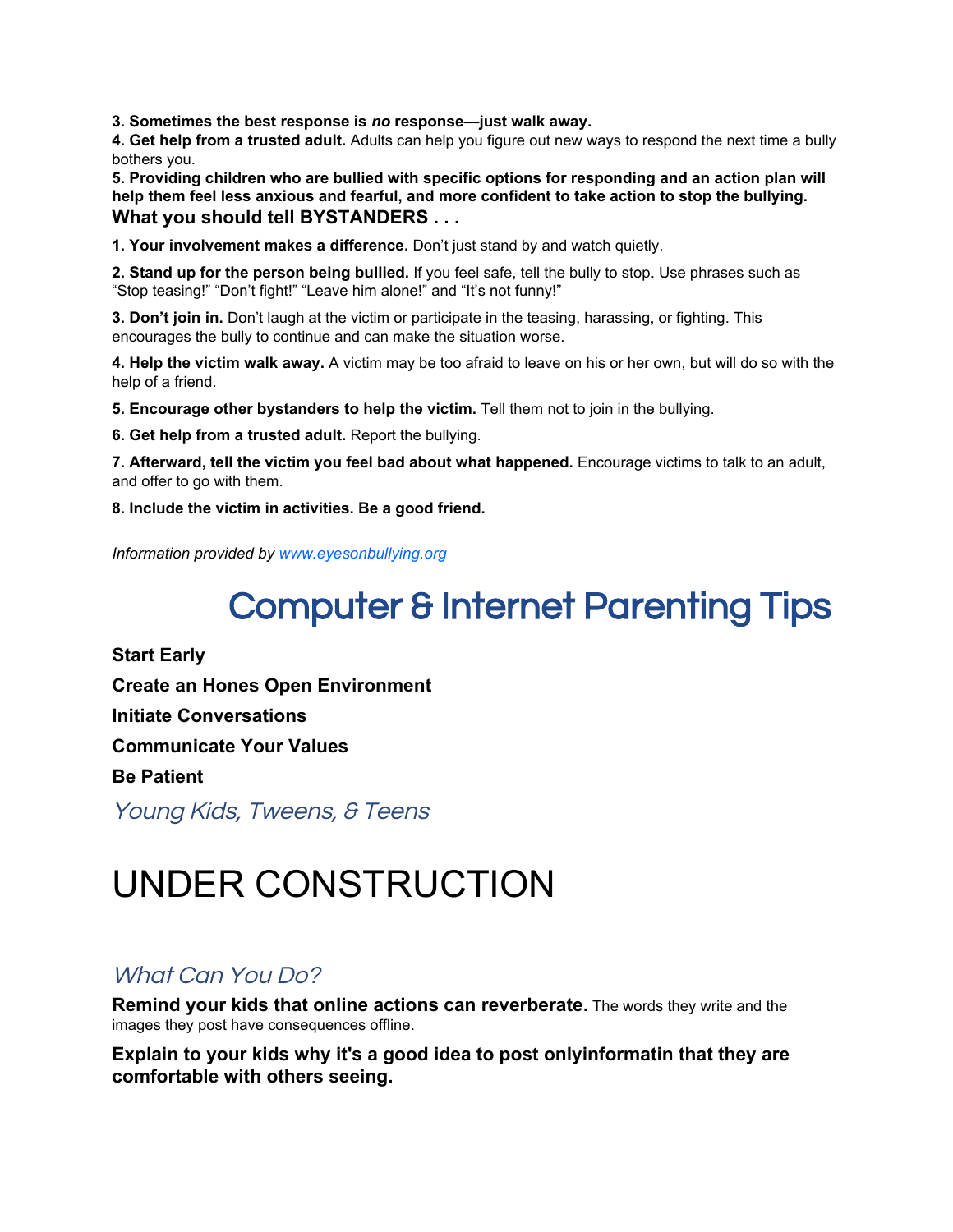# **Students**

# *What is Bullying?*

Bullying is a form of emotional or physical abuse that has three defining characteristics:

- **1. Deliberate**—a bully's intention is to hurt someone
- **2. Repeated**—a bully often targets the same victim again and again
- **3. Power Imbalanced**—a bully chooses victims he or she perceives as vulnerable

Bullying occurs in many different forms, with varying levels of severity. It may involve:

- **Physical Bullying—poking, pushing, hitting, kicking, beating up**
- Verbal Bullying-yelling, teasing, name-calling, insulting, threatening to harm
- Indirect Bullying- spreading rumors, telling lies, getting others to hurt someone

# *Bullying Basics*

### **We now know that:**

**Bullying is NOT** pre-wired, harmless, or inevitable **Bullying IS** learned, harmful, and controllable **Bullying SPREADS** if supported or left unchecked **Bullying INVOLVES** everyone—bullies, victims, and bystanders **Bullying CAN BE** effectively stopped or entirely prevented

# *What should I do if I am being bullied?*

Being bullied can be embarrassing, scary and very hurtful, but you should know that you don't have to put up with being bullied. It is **NOT**a normal part of growing up. **Bullying is wrong**. Bullying is something some people learn, that means it is something we can change and there are things we can do to deal with bullying. Here are some things we all can do to stop bullying:

- **Talk to the bully**if it feels safe to do so.
- **Avoid engaging in verbal and/or written insults**with the bully. This could lead to more aggression from the bully.
- **Seek out an adult or peer immediately**if you feel unsafe. The peer should help you to get out of the situation and find an adult to help you. The adult should show support, help you develop a response strategy and follow-up to make sure the bullying does not continue.
- **Write down what happened.**Who was bullying? Where did it happen? Who did what? Who saw it?
- If you continue to be bullied, **keep telling adults**until the situation is resolved.
- **Learnabout what bullying is and then share this with others**,like your parents, friends, teachers, sport coaches and others. A lot of adults believe that bullying is just a normal part of life, **IT'S NOT BE the change!**And teach them that people should not just accept bullying.
- **You need to know**that you are **NOT alone** in being bullied. Being bullied is embarrassing, scary and hurtful, it is normal to feel scared if you are being bullied, but being bullied is **NOT normal**and you shouldn't have to live with being bullied!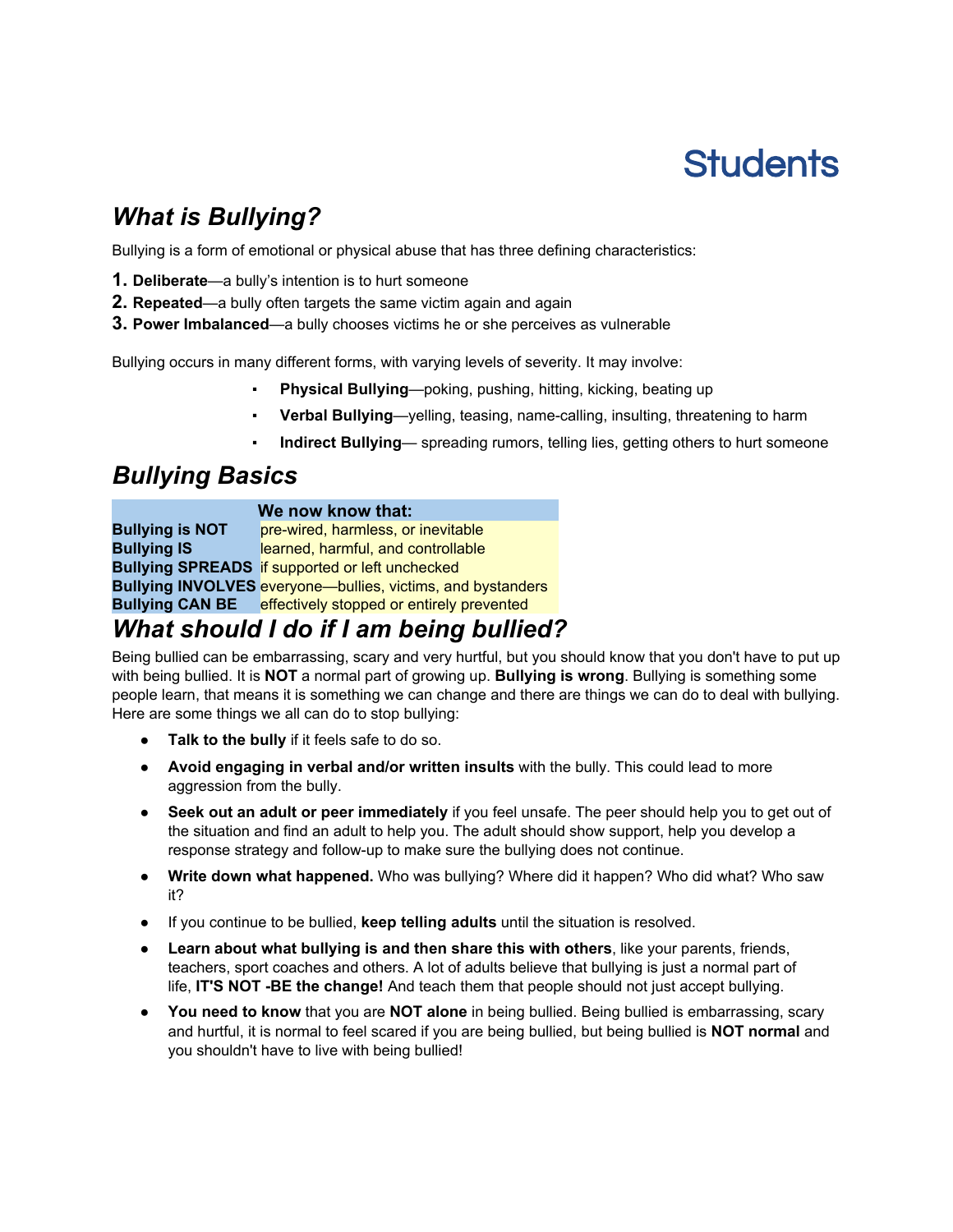- **You need to know**that being bullied is **NOT your fault**. Bullies might tell you mean things about yourself, but don't believe them. Bullies will say whatever they can to try and have power over you. Don't let them!
- **You need to know**that there are lots of things you can do to help bullying stop, for yourself and for others.
- **Telling is not tattling**. Telling we do to help make things safer and better. Tattling is what people do when they want to get someone else in trouble on purpose.
- **Be brave**When you're scared of another person, it's hard to be brave. But sometimes just acting brave is enough to stop a bully. If you act as though you're not afraid, it may be enough for a people who bully to leave you alone.
- **Stay calm and don't act upset or angry**: bullies love to get a reaction. Practice what you'll do and say the next time it happens. If you don't act upset or react the way they want you to, they may get bored and stop.
- **Ignore the people who bully.**Try to ignore a bully's threats. If you can walk away, it takes a bullies power away because they want you to feel bad about yourself. Don't react. Don't let the people who bully win!
- **If ignoring them won't work, tell the people who are bullying to stop**,say "Cut it out!", "That's not funny!", "How'd you like it if someone did that to you?" Let the people who bully know that what he or she is doing is stupid and mean.
- **Stand up, don't stand back.** Kids can stand up for each other by telling people who bully to stop teasing or hurting someone else. You shouldn't try and fight the people who bully. This almost always makes things worse. Walk up to the person being bullied, talk with them and then walk away together.
- **Refuse to join in**and don't just sit back and watch. The bully wants an audience. You give bullies power when you watch. If you aren't part of the solution, you are part of the problem.
- **Be a friend.** Kids who are being bullied can sure use a friend. Walk with a friend or two on the way to school or recess or lunch or wherever you think you might meet the bully. Offer to do the same for someone else who's having trouble with a bully. Look out for kids who are new to school, or those kids who always seem to be alone.
- **Join a club, a team, or a group.** This is a great way to make new friends. This really helps when you are new to school.
- **Don't fight back.** First of all it's a dangerous thing to. Secondly, it usually makes things worse for everyone. Besides, you can't bully a bully into changing the way they are acting. Stay with others, stay safe, and get help from an adult.
- **Sit or walk near an adult or friend.** Sit near the bus driver. Walk with a teacher or friend during recess or lunchtime.
- **Take a different path** to and from school**.**
- **Leave at different time**to avoid situations or bullies.
- **Involve as many people as possible**, including other friends or classmates, parents, teachers, school counselors, and the principal.

*Some information provided by www.bullying.org*

# *Warning Signs*

**A culture of silence often surrounds bullying. Many children who are bullied never tell anyone.** Most bullying is **not**reported because children . . .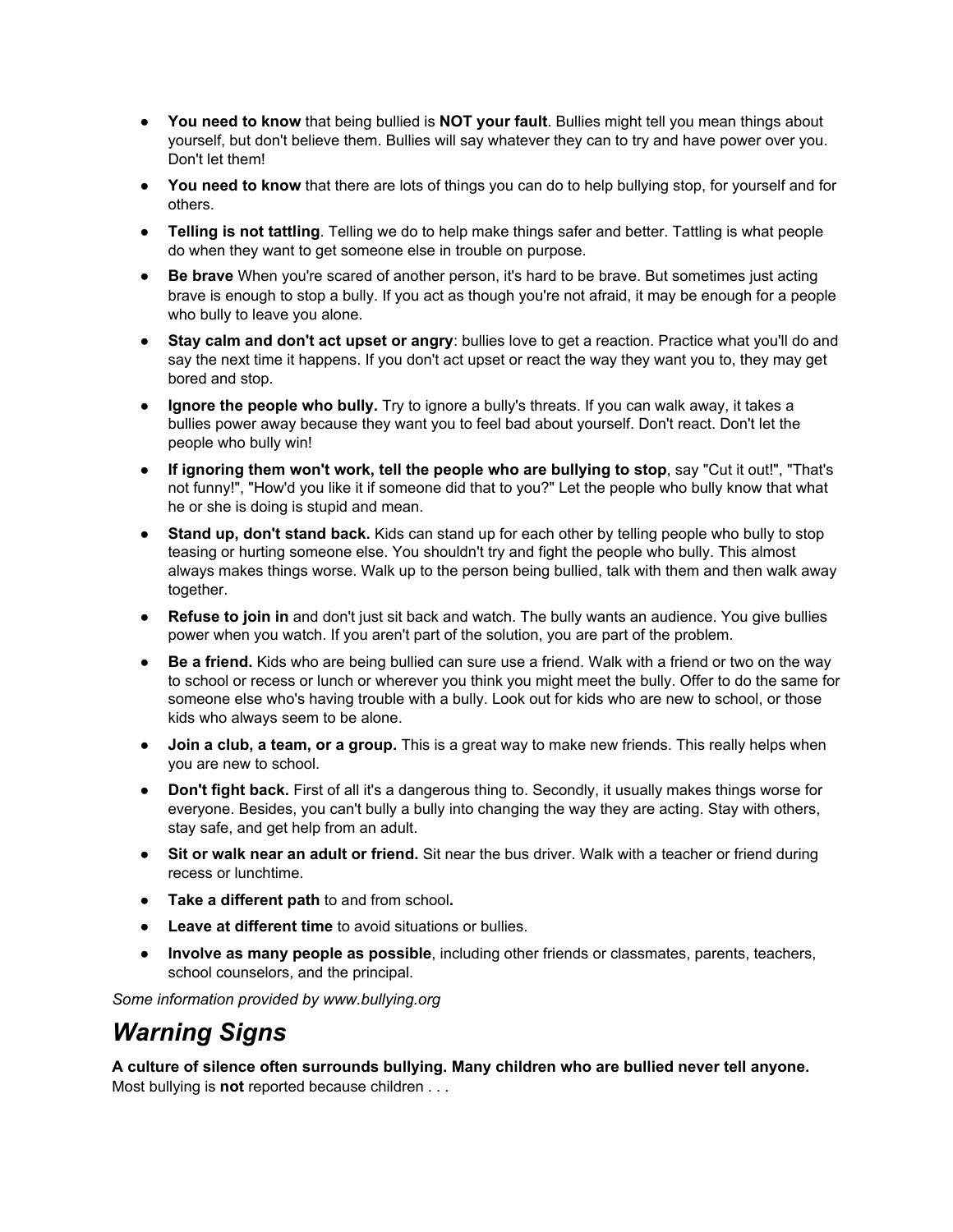- Don't recognize it as bullying
- Are embarrassed
- Don't want to appear weak
- Believe they deserve it
- Want to belong
- Fear retaliation
- Don't know how to talk about it
- Don't have a trusted adult to confide in
- Think adults won't understand
- Think nothing can be done about it

### **Just because you don't see it, and others don't talk about it, doesn't mean bullying isn't happening. Even when children fail to report bullying, they often show warning signs.**

### **What are some warning signs of bullying?**

- Unexplained damage or loss of clothing and other personal items
- Evidence of physical abuse, such as bruises and scratches
- Loss of friends; changes in friends
- Reluctance to participate in activities with peers
- Loss of interest in favorite activities
- Unusually sad, moody, anxious, lonely, or depressed
- Problems with eating, sleeping, bed-wetting
- Headaches, stomachaches, or other physical complaints
- Decline in school achievement
- Thoughts of suicide

**Some students may withdraw, while others may get angry and seek revenge. Don't assume the problem will go away on its own: talk about what is bothering you or another student. If you or another student** *are* **being bullied:**

- 1. **Show support Be a helpful bystander!**
- 2. **Report the behavior to your parent and/or a staff member at school to make sure the bullying does not continue.**
- 3. **Help develop a response strategy**

# Cyber-bullying

**Cyber-bullying is a growing form of bullying that is especially hard to see. Cyberbullying involves** sending or posting hurtful, embarrassing, or threatening text or images using the Internet, cell phones, or other digital communication devices. Using these technologies, cyberbullies can reach a wide group of people very quickly. Their goal: to damage their victim's reputation and friendships.

### **Cyber-bullying can involve:**

- Spreading rumors or posting false or private information
- Getting other people to post or send hurtful messages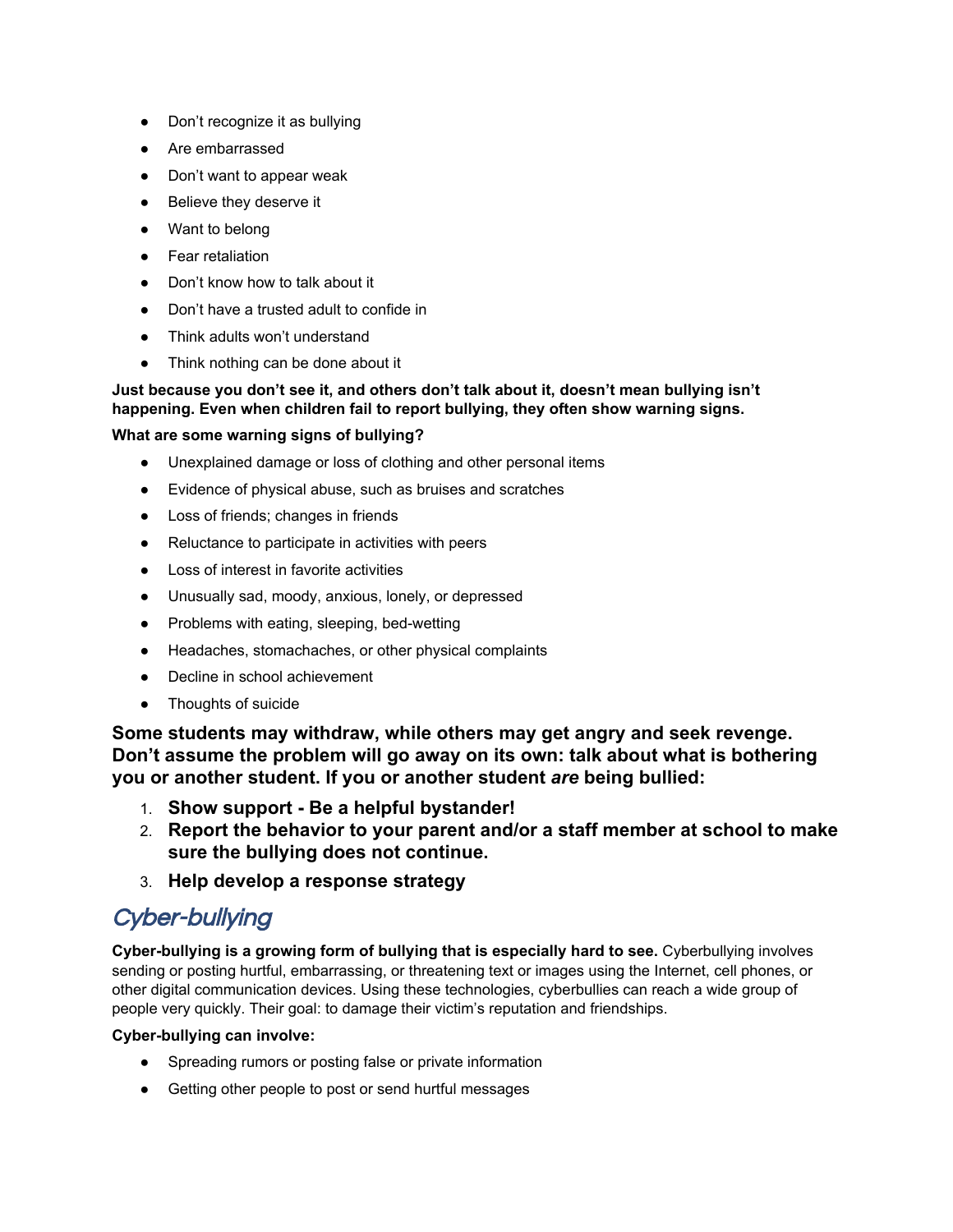• Excluding someone from an online group

Young people cyberbully for many reasons. Some do it to deal with their anger, seek revenge, or make themselves appear better than their peers. Others do it for entertainment or for the pleasure of tormenting others. Still others do it simply because they can. By remaining anonymous, and avoiding face-to-face contact, cyberbullies may not realize the consequences of their actions. As a result, they are more likely to say and do things they might hesitate to say or do in person. And young people are often hesitant to report cyberbullying because they are afraid that doing so will lead to restrictions on their own Internet or cell phone use or they believe nothing can be done to stop it.

## **Some** things YOU can do to help prevent cyber-bullying and to help you **from** being a cyber-bully:

- Use the Internet and cell phones in a safe and responsible manner.
- Do not to share any personal information online.
- Tell your parent or another responsible adult if you are being cyberbullied or know others who are.
- Before you send a message that may not be appropriate, put down the mouse and step away from the computer before you hit "send."
- Think before you click "send." Walk away for awhile and then come back and re-read your message. It is very easy to misunderstand e-mails and cyber-communications. Be cautious and if you have any doubt - Don't Send It!
- Don't attack others online, say anything that could be considered insulting or that is controversial.
- $\bullet$  Don't respond to a message when you are angry. Take a time-out to think.
- Remember, once you send it, you can't get it back!

# THE PLAYERS

# *Bully*

**Bullying is about the abuse of power. Children who bully abuse their power to hurt others, deliberately and repeatedly.**They are often hot-tempered, inflexible, overly confident, and don't like to follow rules. They often lack empathy and may even enjoy inflicting pain on others. They often desire to dominate and control others, perceive hostile intent where none exists, overreact aggressively to ambiguous situations, and hold beliefs that support violence.

Sometimes children bully in **groups.**Children may join in because they look up to the bully and want to impress him or her, or because they are afraid and do not want to be attacked themselves.

## **Examining the Effects on the Bully**

**Besides hurting others, bullies damage themselves.** Each time bullies hurt other children, they become even more removed emotionally from the suffering of their victims. They learn to justify their actions by believing their victims deserve to be bullied. They also learn that the way to get what they want from others is through force. Bullies often fail to develop the social skills of sharing, reciprocating, empathizing, and negotiating that form the basis for lasting friendships.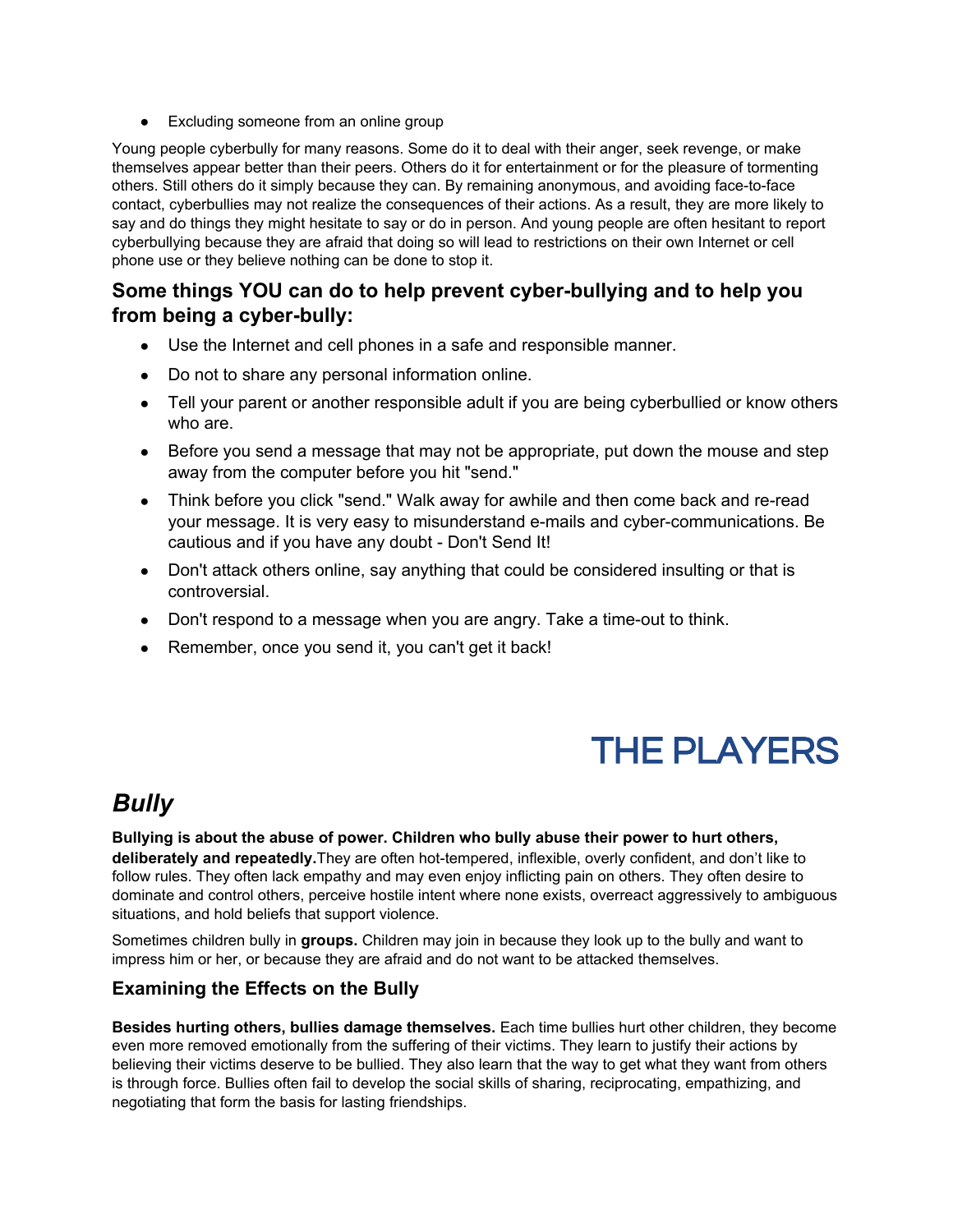### **As they mature into adulthood, children who have bullied others often show higher rates of:**

- o Aggression
- o Antisocial behavior
- o Carrying weapons to school
- o Dropping out of high school
- o Convictions for crime
- o Difficulty controlling their emotions
- o Traffic violations
- o Convictions for drunk driving
- o Depression
- o Suicides

# *Victim*

Victims of bullying include girls and boys of all ages, sizes, and backgrounds. But some children are more likely than others to be victimized because they appear small, weak, insecure, sensitive, or "different" from their peers.

Some children can reduce their risk of being bullied by dressing or acting in ways that make it easier for them to "fit in." Yet children should not be expected to conform to avoid the threat of bullying. Every child's individuality should be appreciated for the value it brings to the group, rather than suppressed to reduce the risk of victimization. Furthermore, not all children are able to alter personal characteristics that may place them at increased risk.

## **Victims tend to share these characteristics and tendencies:**

- Low self-confidence
- Anxiety
- Feelings of helplessness
- **•** Fearfulness
- Submissiveness
- Depression or sad appearance
- Limited sense of humor
- **•** Below-average size, strength, or coordination
- $\bullet$  Self-blame for
- problems ● Social withdrawal
- and isolation
- Poor social skills
- Low popularity
- Few or no friends
- Excessive dependence on adults

Children who are repeatedly bullied tend to be passive. They inadvertently reward the bully by crying, giving over their possessions, or running away in fear. Some victims also provoke negative responses from others by behaving in socially inappropriate ways. They may trigger conflict or ridicule and then overreact with anger and exasperation.

### **Potential victims can reduce their risk of being bullied by learning how to:**

- **• Exhibit** self-confidence
- **• Avoid** the bully's tactics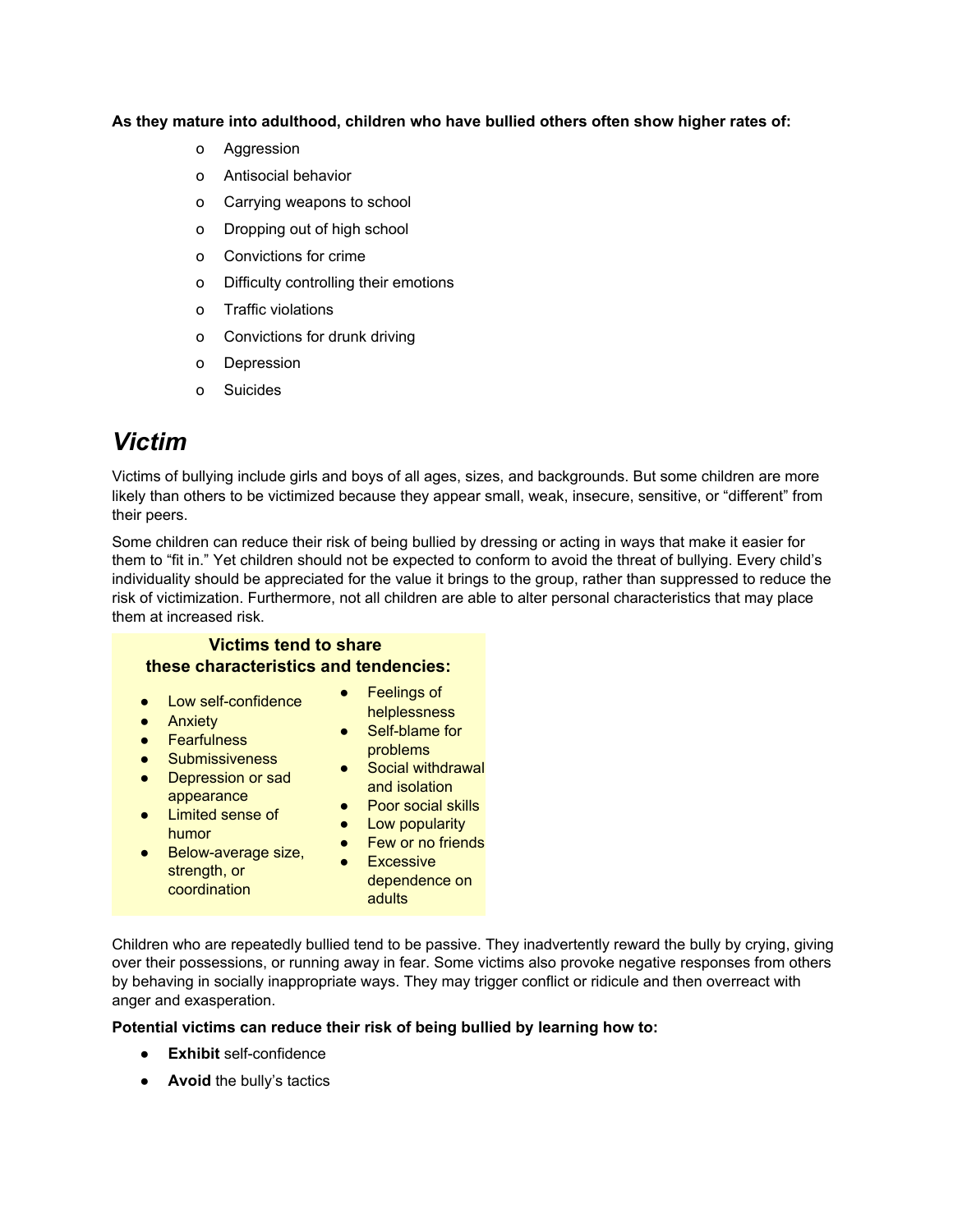- **Respond** with assertiveness
- **Obtain**support from others

## **Examining the Effects on the Victim**

### **Victims of bullying suffer a wide range of harmful effects—both immediately and for years to come.** While under the influence of a bully, victims may show many signs of physical, emotional, and social distress. They often feel tense, anxious, tired, listless, and sad. Some children lose their confidence, become socially isolated, do poorly in school, or refuse to go to school. They may also show high levels of:

- o Headaches
- o Skin problems
- o Abdominal pain
- o Sleep problems
- o Bed-wetting
- o Crying
- o Depression

## *Bystander*

Bullying situations usually involve more than the bully and the victim. They also involve **bystanders**—those who watch bullying happen or hear about it.

An important new strategy for bullying prevention focuses on the powerful role of the bystander. Depending on how bystanders respond, they can either contribute to the problem *or* the solution. Bystanders rarely play a completely neutral role, although they may think they do.

## **Hurtful Bystanders**

**Some bystanders . . .** *instigate* the bullying by prodding the bully to begin.

**Other bystanders . . .** *encourage*the bullying by laughing, cheering, or making comments that further stimulate the bully.

**And other bystanders . . .** *join***in**the bullying once it has begun.

**Most bystanders ...** *passively accept* bullying by watching and doing nothing. Often without realizing it, these bystanders also contribute to the problem. Passive bystanders provide the audience a bully craves and the silent acceptance that allows bullies to continue their hurtful behavior.

## **Helpful Bystanders**

### **Bystanders also have the power to play a key role in preventing or stopping bullying.**

**Some bystanders . . .** *directly intervene,* by discouraging the bully, defending the victim, or redirecting the situation away from bullying.

**Other bystanders . . .** *get help,* by rallying support from peers to stand up against bullying or by reporting the bullying to adults.

## **Examining the Effects on The Bystander**

### **Why don't more bystanders intervene?**

- They think, "It's none of my business."
- They fear getting hurt or becoming another victim.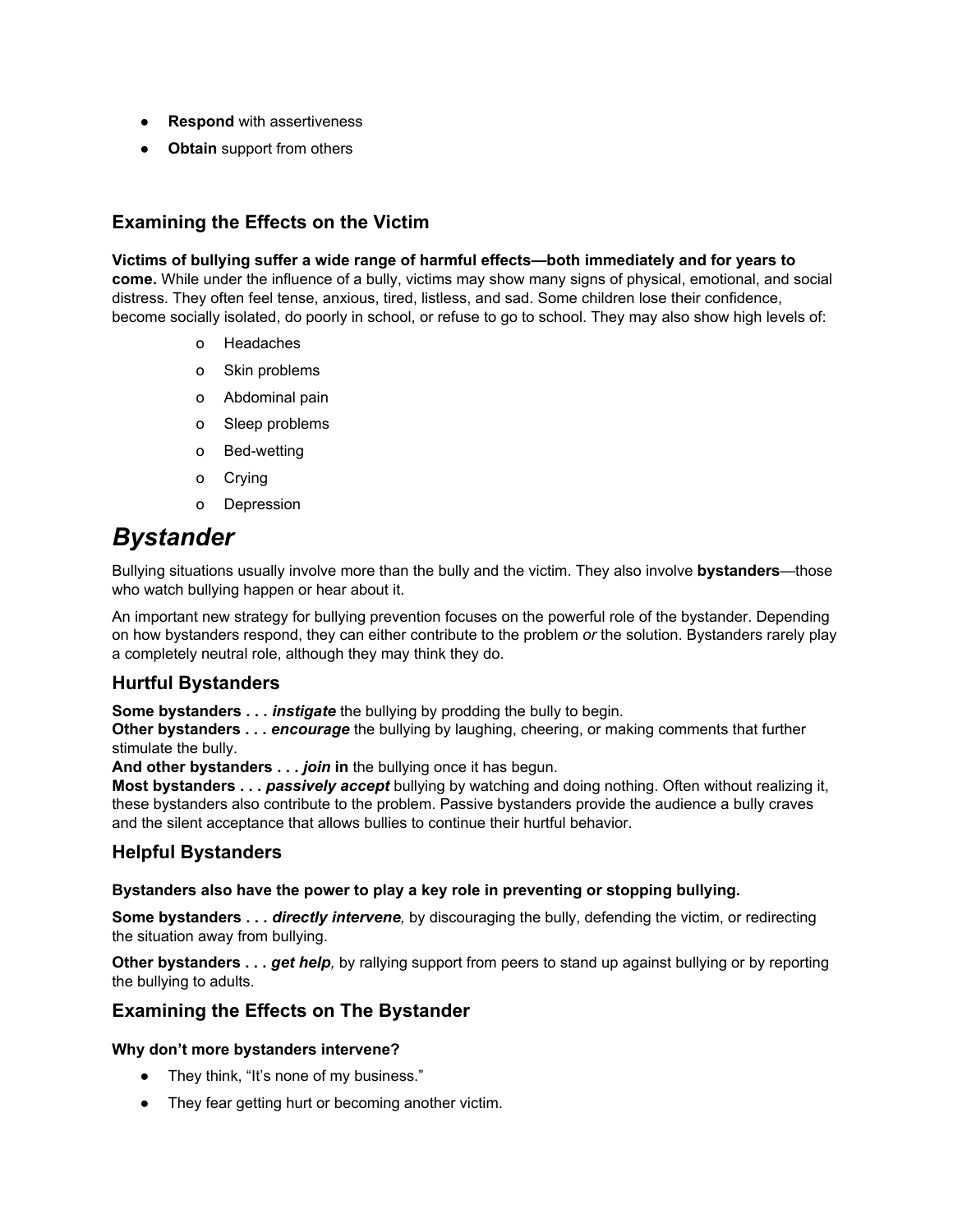- They feel powerless to stop the bully.
- They don't like the victim or believe the victim "deserves" it.
- They don't want to draw attention to themselves.
- They fear retribution.
- They think that telling adults won't help or it may make things worse.
- They don't know what to do.

### **Bystanders who don't intervene or don't report the bullying often suffer negative consequences themselves. They may experience:**

- Pressure to participate in the bullying
- Anxiety about speaking to anyone about the bullying
- Powerlessness to stop bullying
- Vulnerability to becoming victimized
- Fear of associating with the victim, the bully, or the bully's pals
- Guilt for not having defended the victim

# *WHAT YOU NEED TO KNOW*

## **If you are a BULLY . . .**

- 1. **Stop the bullying immediately.**
- 2. **Bullying behaviors will** *not***be tolerated.**
- 3. **Bullying hurts your victim** *and***you.**
- 4. **Bullying sets a bad example for other children.**
- 5. **Bullying may cause you to lose friends.**
- 6. **Every child deserves to be treated with respect.**
- 7. **There are other ways to solve conflicts.**
- 8. **Ask adults for help if you feel angry or upset, or don't know how to stop bullying.**

### **If you are a VICTIM . . .**

- 1. **You are not responsible for a bully's behavior.** It's not your fault.
- 2. **Don't respond to bullies by giving in, getting upset, or fighting back—this will encourage them.**Instead, stay calm and be assertive.
- 3. **Sometimes the best response is** *no***response—just walk away.**
- 4. **Get help from a trusted adult.** Adults can help you figure out new ways to respond the next time a bully bothers you.

### **If you are a BYSTANDER . . .**

- 1. **Your involvement makes a difference.** Don't just stand by and watch quietly.
- 2. **Stand up for the person being bullied.**If you feel safe, tell the bully to stop. Use phrases such as "Stop teasing!" "Don't fight!" "Leave him alone!" and "It's not funny!"
- 3. **Don'tjoin in.** Don't laugh at the victim or participate in the teasing, harassing, or fighting. This encourages the bully to continue and can make the situation worse.
- 4. **Help the victim walk away.** Avictim may be too afraid to leave on his or her own, but will do so with the help of a friend.
- 5. **Encourageother bystanders to help the victim.** Tell them not to join in the bullying.
- 6. **Get help from a trusted adult.** Report the bullying.
- 7. **Afterward,tell the victim you feel bad about what happened.** Encourage victims to talk to an adult, and offer to go with them.
- 8. **Include the victim in activities. Be a good friend.**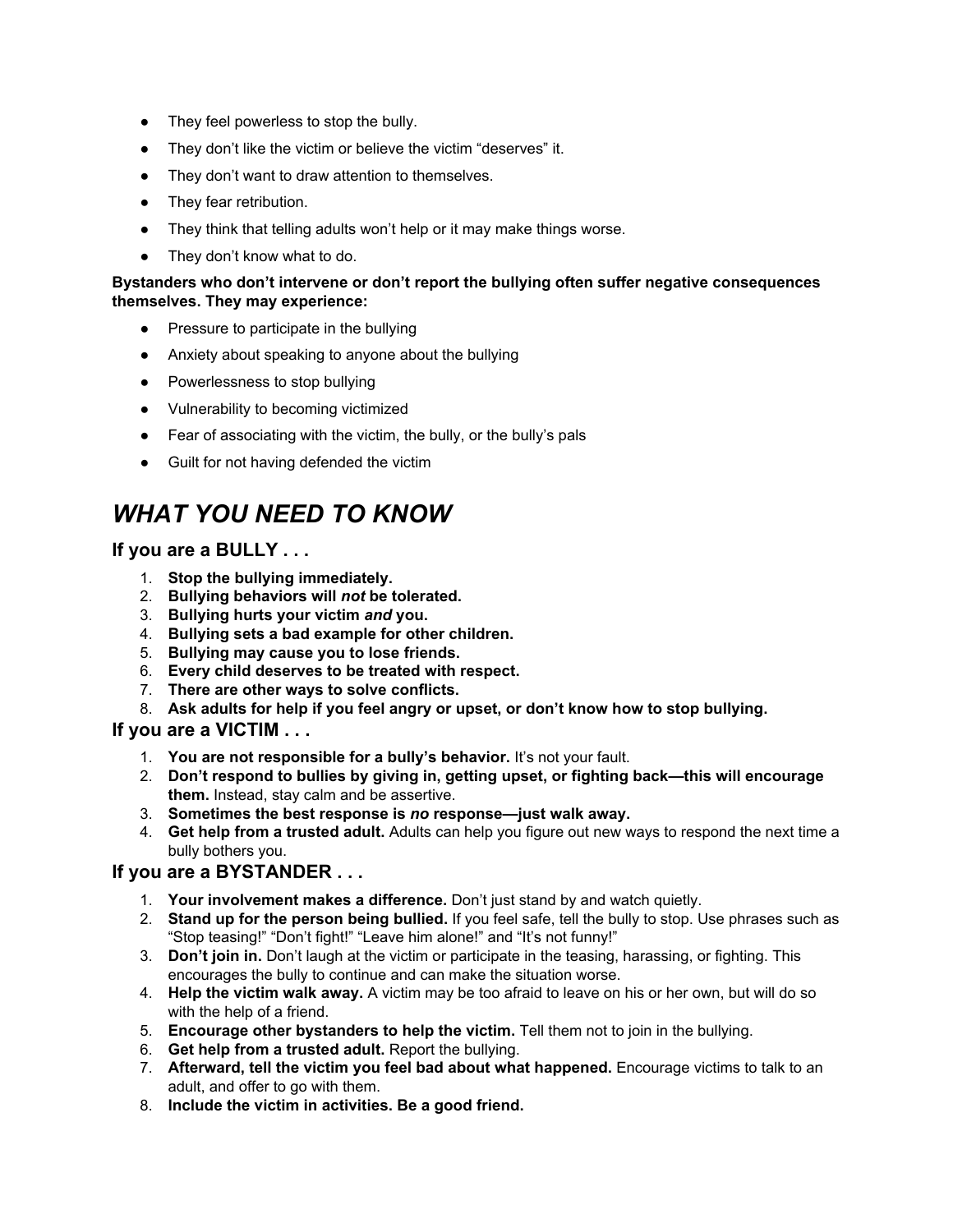*Information provided by [www.eyesonbullying.org](http://www.eyesonbullying.org/)*



# *What is Bullying?*

Bullying is a form of emotional or physical abuse that has three defining characteristics:

- **1. Deliberate**—a bully's intention is to hurt someone
- **2. Repeated**—a bully often targets the same victim again and again
- **3. Power Imbalanced**—a bully chooses victims he or she perceives as vulnerable

Bullying occurs in many different forms, with varying levels of severity. It may involve:

- **Physical Bullying**—poking, pushing, hitting, kicking, beating up
- **Verbal Bullying**—yelling, teasing, name-calling, insulting, threatening to harm
- Indirect Bullying—spreading rumors, telling lies, getting others to hurt someone

## *Bullying Basics*

### **We now know that:**

**Bullying is NOT** pre-wired, harmless, or inevitable **Bullying IS** learned, harmful, and controllable **Bullying SPREADS** if supported or left unchecked **Bullying INVOLVES** everyone—bullies, victims, and bystanders **Bullying CAN BE** effectively stopped or entirely prevented

# *Warning Signs*

**A culture of silence often surrounds bullying. Many children who are bullied never tell anyone.** Most bullying is **not** reported because children . . .

- Don't recognize it as bullying
- Are embarrassed
- Don't want to appear weak
- Believe they deserve it
- Want to belong
- Fear retaliation
- Don't know how to talk about it
- Don't have a trusted adult to confide in
- Think adults won't understand
- Think nothing can be done about it

**Just because you don't see it, and children don't talk about it, doesn't mean bullying isn't happening. Even when children fail to report bullying, they often show warning signs.**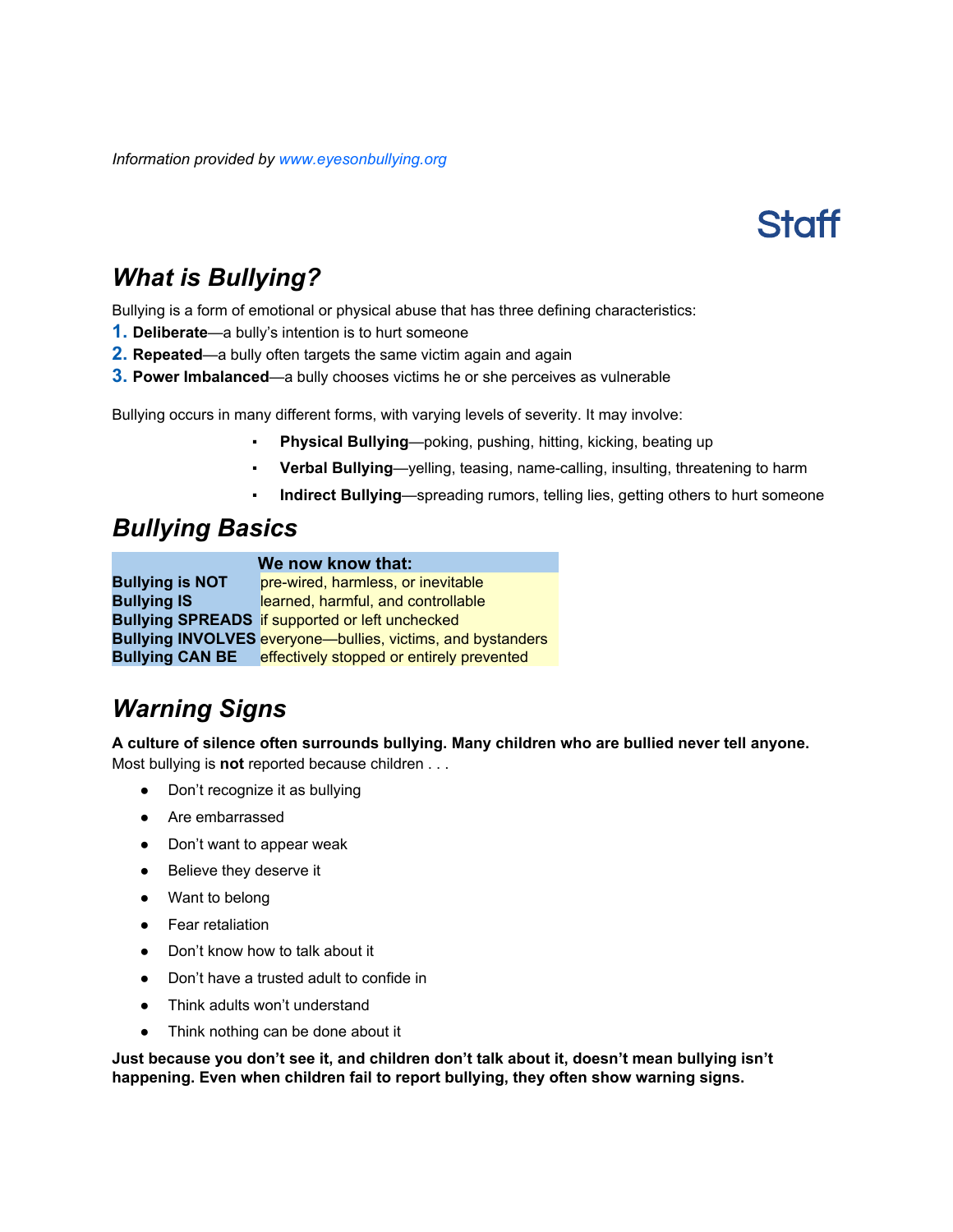## **What are some warning signs of bullying?**

- Unexplained damage or loss of clothing and other personal items
- Evidence of physical abuse, such as bruises and scratches
- Loss of friends; changes in friends
- Reluctance to participate in activities with peers
- Loss of interest in favorite activities
- Unusually sad, moody, anxious, lonely, or depressed
- Problems with eating, sleeping, bed-wetting
- Headaches, stomachaches, or other physical complaints
- Decline in school achievement
- **Thoughts of suicide**

Some children may withdraw, while others may get angry and seek revenge. Don't assume the problem will go away on its own: Invite children to talk about what is bothering them. If you find out a child *is* being bullied, show support, help develop a response strategy, and follow up to make sure the bullying does not continue.

# *Cyberbullying*

**Cyberbullying is a growing form of bullying that is especially hard to see.** Cyberbullying involves sending or posting hurtful, embarrassing, or threatening text or images using the Internet, cell phones, or other digital communication devices. Using these technologies, cyberbullies can reach a wide group of people very quickly. Their goal: to damage their victim's reputation and friendships.

### **Cyberbullying can involve:**

- Spreading rumors or posting false or private information
- Getting other people to post or send hurtful messages
- Excluding someone from an online group

Young people cyberbully for many reasons. Some do it to deal with their anger, seek revenge, or make themselves appear better than their peers. Others do it for entertainment or for the pleasure of tormenting others. Still others do it simply because they can. By remaining anonymous, and avoiding face-to-face contact, cyberbullies may not realize the consequences of their actions. As a result, they are more likely to say and do things they might hesitate to say or do in person. And young people are often hesitant to report cyberbullying because they are afraid that doing so will lead to restrictions on their own Internet or cell phone use or they believe nothing can be done to stop it.

### **Some things adults can do to help prevent cyberbullying:**

- Keep computers in visible places so that you can monitor use.
- Talk with children about safe and responsible use of the Internet and cell phones, and about the dangers of cyberbullying.
- Discuss what to do when cyberbullying occurs, such as ignoring the posting or calmly, but firmly, telling the cyberbully to remove the harmful material.
- Remind children not to share any personal information online.
- Encourage children to tell you if they are being cyberbullied or know others who are. Assure them that you will help them deal with the problem.
- Set appropriate limits.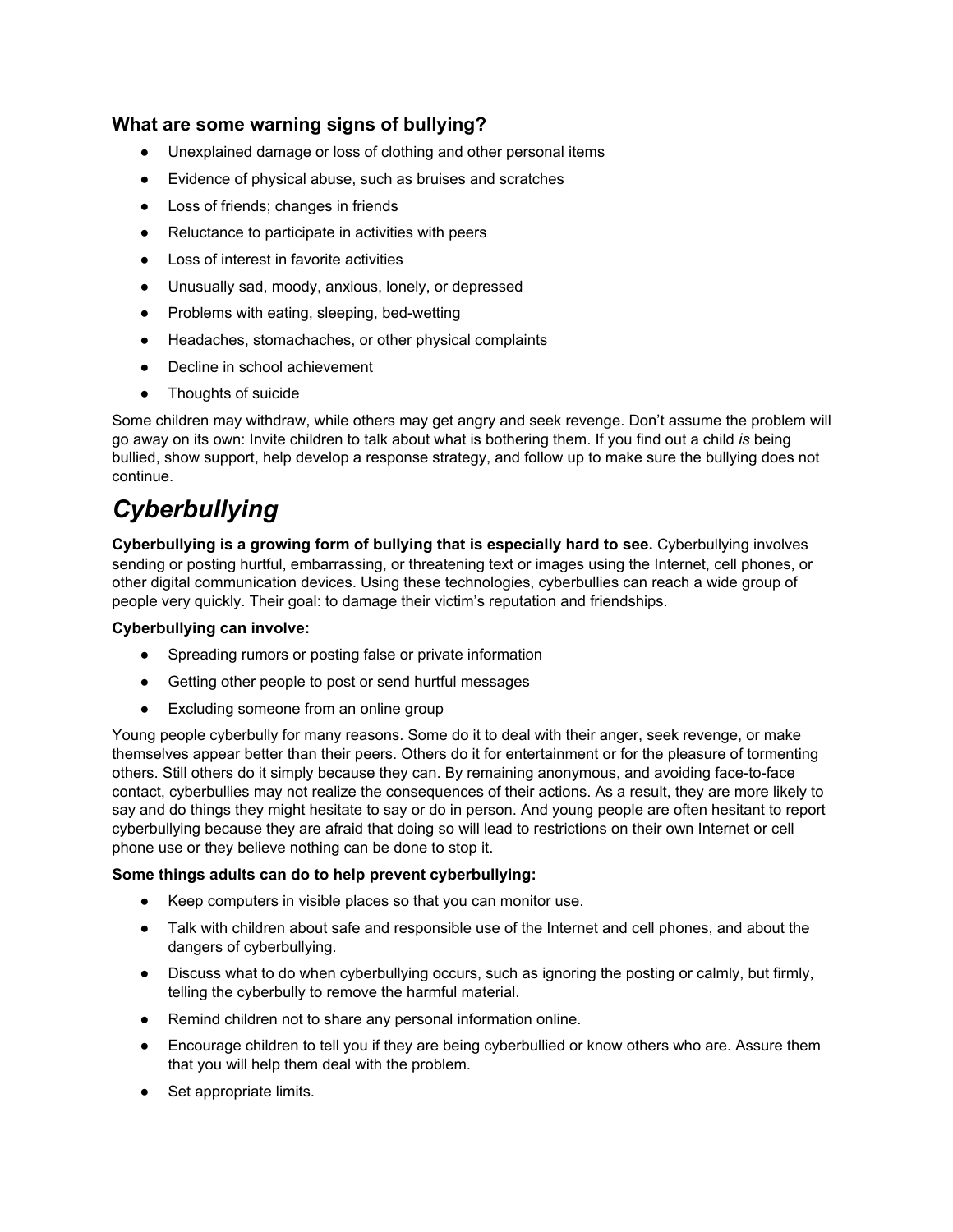# THE PLAYERS

# *Bully*

**Bullying is about the abuse of power. Children who bully abuse their power to hurt others, deliberately and repeatedly.**They are often hot-tempered, inflexible, overly confident, and don't like to follow rules. They often lack empathy and may even enjoy inflicting pain on others. They often desire to dominate and control others, perceive hostile intent where none exists, overreact aggressively to ambiguous situations, and hold beliefs that support violence.

**In the preschool years,**bullies often rely on direct verbal bullying and physical power to control material objects or territory. They may lack the skills to interact in more socially appropriate ways.

**In the elementary school years,**bullies are more likely to use threats and physical force, combined with direct verbal bullying, to make victims do things against their will. At this age, some children begin to use indirect bullying to exclude peers from their social circle.

**In the middle and high school years,** bullies rely on direct verbal bullying such as namecalling and making threatening remarks, as well as physical bullying such as pushing and hitting. Although both boys and girls engage in physical bullying, girls are more likely to participate in indirect, relational bullying, such as rumor-spreading and social exclusion. They often use the Internet or cell phones to send these hurtful messages. While boys tend to rely on bullying to enhance their physical dominance, girls tend to use it to enhance their social status.

Sometimes children bully in **groups.**Children may join in because they look up to the bully and want to impress him or her, or because they are afraid and do not want to be attacked themselves.

## *Examining the Effects on the Bully*

**Besides hurting others, bullies damage themselves.** Each time bullies hurt other children, they become even more removed emotionally from the suffering of their victims. They learn to justify their actions by believing their victims deserve to be bullied. They also learn that the way to get what they want from others is through force. Bullies often fail to develop the social skills of sharing, reciprocating, empathizing, and negotiating that form the basis for lasting friendships.

**As they mature into adulthood, children who have bullied others often show higher rates of:**

- o Aggression
- o Antisocial behavior
- o Carrying weapons to school
- o Dropping out of high school
- o Convictions for crime
- o Difficulty controlling their emotions
- o Traffic violations
- o Convictions for drunk driving
- o Depression
- o Suicides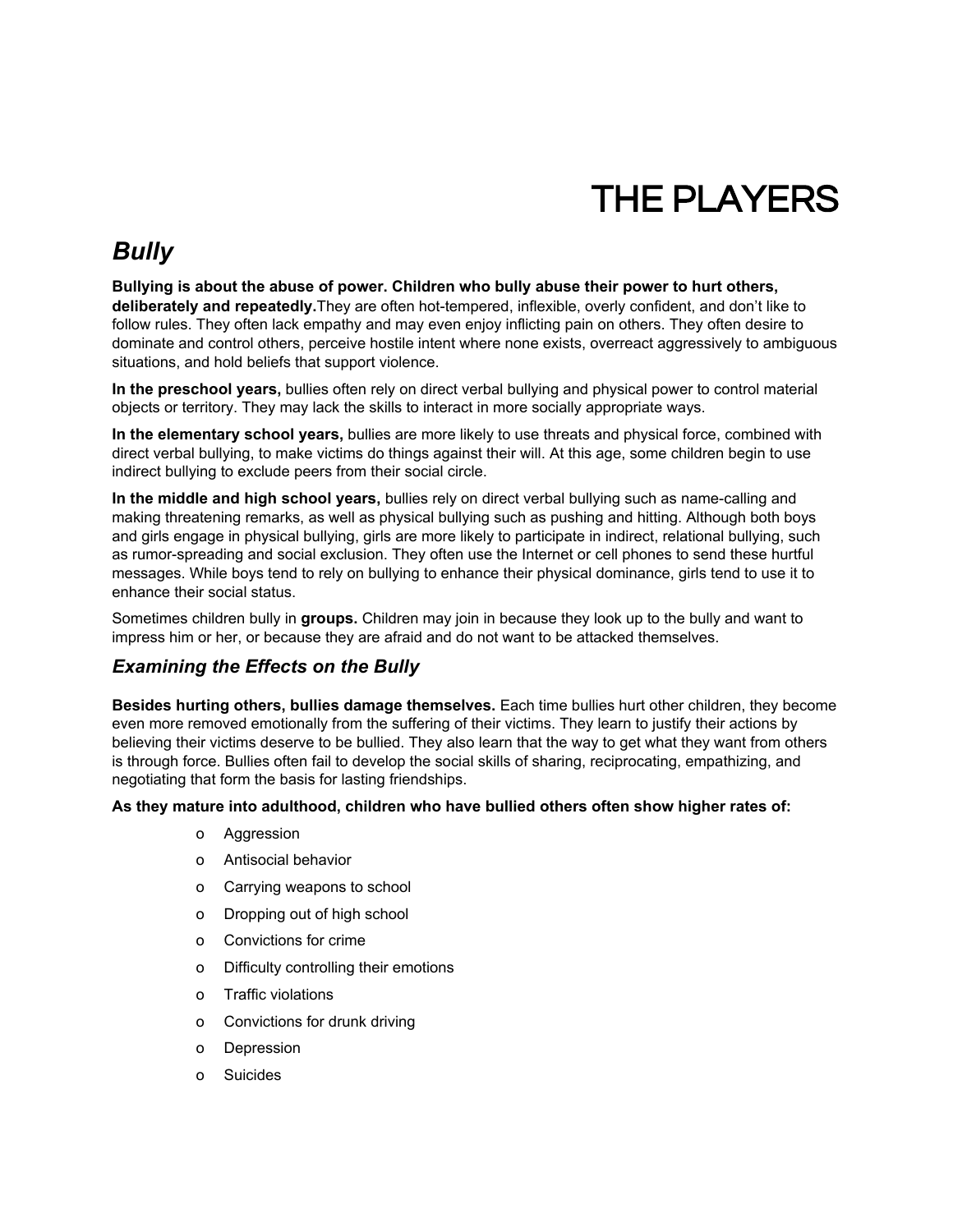### **Adults who have been bullied as children may be more likely to allow their own children to bully others, thus raising a new generation of bullies.**

Bullies need not experience these devastating long-term effects if their patterns of behavior are changed before they become habitual and entrenched. Bullying prevention strategies are most effective when applied early to children who are young or have just begun to bully—the earlier the better. Although it's never too late to change a bully's patterns of behavior, these habitual patterns are usually much more difficult to change in later years.

Beginning in the preschool years, adults can teach children important bullying prevention skills and guide children as they practice using these skills. Social skills that form an important foundation for bullying prevention include:

- o Solving social problems
- o Sharing voluntarily
- o Interacting assertively
- o Showing empathy toward others

# *Victim*

Victims of bullying include girls and boys of all ages, sizes, and backgrounds. But some children are more likely than others to be victimized because they appear small, weak, insecure, sensitive, or "different" from their peers.

Some children can reduce their risk of being bullied by dressing or acting in ways that make it easier for them to "fit in." Yet children should not be expected to conform to avoid the threat of bullying. Every child's individuality should be appreciated for the value it brings to the group, rather than suppressed to reduce the risk of victimization. Furthermore, not all children are able to alter personal characteristics that may place them at increased risk.

## **Victims tend to share these characteristics and tendencies:**

- Low self-confidence
- Anxiety
- Fearfulness
- Submissiveness
- Depression or sad appearance
- Limited sense of
- humor
- Self-blame for problems ● Social withdrawal
- and isolation
- Poor social skills

• Feelings of helplessness

- Low popularity
- Few or no friends
- Below-average size, strength, or coordination
- Excessive dependence on adults

Children who are repeatedly bullied tend to be passive. They inadvertently reward the bully by crying, giving over their possessions, or running away in fear. Some victims also provoke negative responses from others by behaving in socially inappropriate ways. They may trigger conflict or ridicule and then overreact with anger and exasperation.

### **Potential victims can reduce their risk of being bullied by learning how to:**

- **Exhibit** self-confidence
- **• Avoid** the bully's tactics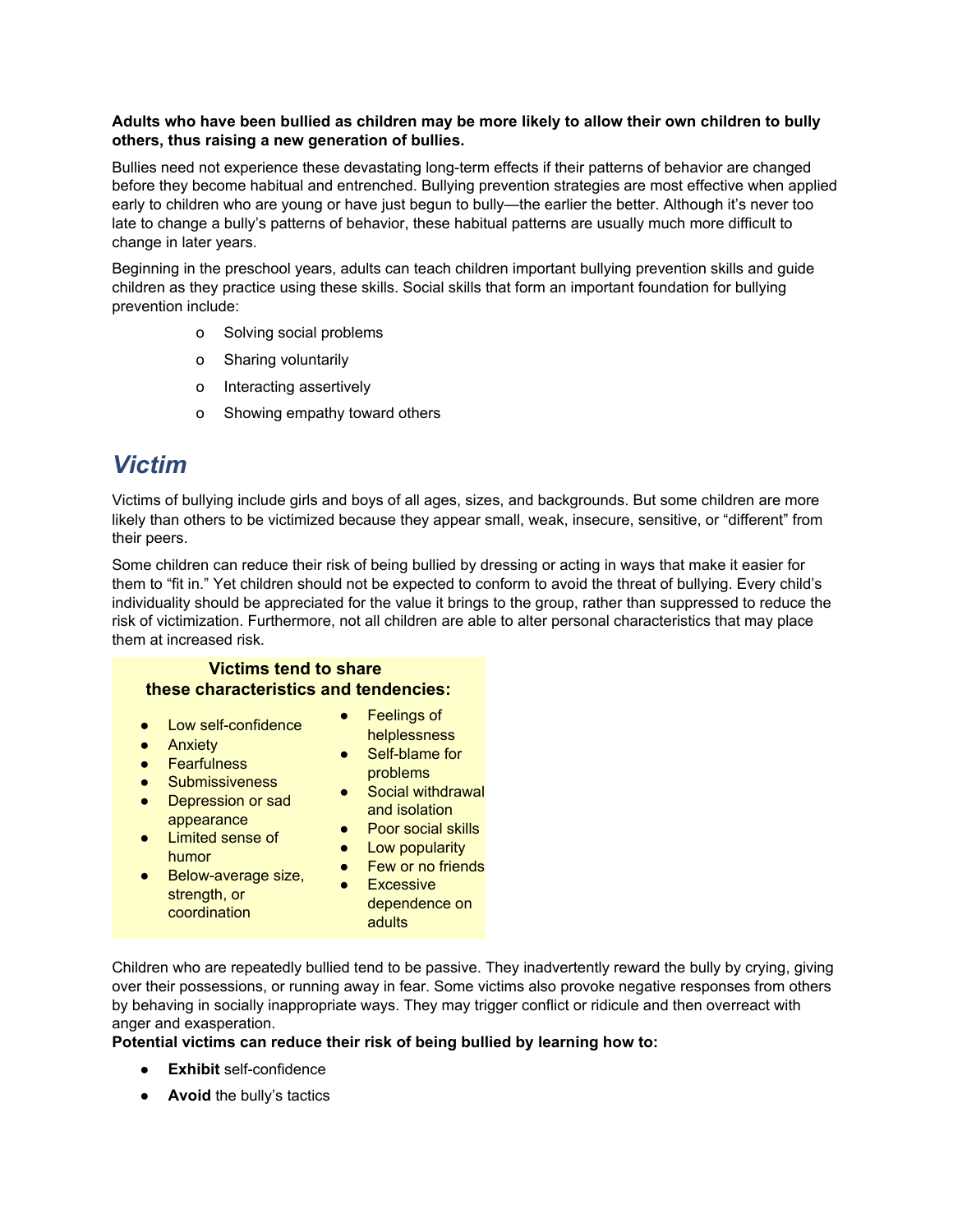- **Respond** with assertiveness
- **Obtain**support from others

## *Examining the Effects on the Victim*

### **Victims of bullying suffer a wide range of harmful effects—both immediately and for years to**

**come.** While under the influence of a bully, victims may show many signs of physical, emotional, and social distress. They often feel tense, anxious, tired, listless, and sad. Some children lose their confidence, become socially isolated, do poorly in school, or refuse to go to school. They may also show high levels of:

- o Headaches
- o Skin problems
- o Abdominal pain
- o Sleep problems
- o Bed-wetting
- o Crying
- o Depression

Victims' painful memories of having been bullied linger as the victims mature into adulthood. Adults who were victimized as children may continue to show poor self-confidence and problems with depression.

### **In cases of extreme bullying, some tormented victims have resorted to violence toward themselves or others.**

**Bullicide . . .** Some victims of bullying have committed suicide.

*Children as young as nine may think about suicide as a way to escape their bullies.\**

**School Shooters . . .** Other victims of bullying have used guns to take violent revenge in schools against their bullies and others who they believe have failed to support them.

*Many school shooters were bullied: In 37 incidents of targeted school violence between 1974 and 2000, almost threequarters of the shooters reported being bullied, persecuted, threatened, attacked, or injured before the incident. Sometimes the experience of being bullied seemed to have influenced the shooter's decision to make an attack at the school.\*\**

\* \* \* \* \* *\** van der Wal, M. F., de Wit, C. A. M., & Hirasing, R. A. (2003). Psychosocial health among young victims and offenders of direct and indirect bullying.*Pediatrics, 111,* 1312–1317.

*\**\* Vossekuil, B., Fein, R. A., Reddy, M., Borum, R., Modzeleski, W. (2002, May). *The final report and findings of the Safe School Initiative: Implications for the prevention of school attacks in the United States.* U. S. Secret [Se](http://www.secretservice.gov/ntac/ssi_final_report.pdf)rvice and U. S. Department of Education. Retrieved October 25, 2007, fro[mwww.secretservice.gov/ntac/ssi\\_final\\_report.pdf](http://www.secretservice.gov/ntac/ssi_final_report.pdf)

# *Bystander*

Bullying situations usually involve more than the bully and the victim. They also involve **bystanders**—those who watch bullying happen or hear about it.

An important new strategy for bullying prevention focuses on the powerful role of the bystander. Depending on how bystanders respond, they can either contribute to the problem *or* the solution. Bystanders rarely play a completely neutral role, although they may think they do.

## *Hurtful Bystanders*

**Some bystanders . . .** *instigate* the bullying by prodding the bully to begin.

**Other bystanders . . .** *encourage*the bullying by laughing, cheering, or making comments that further stimulate the bully.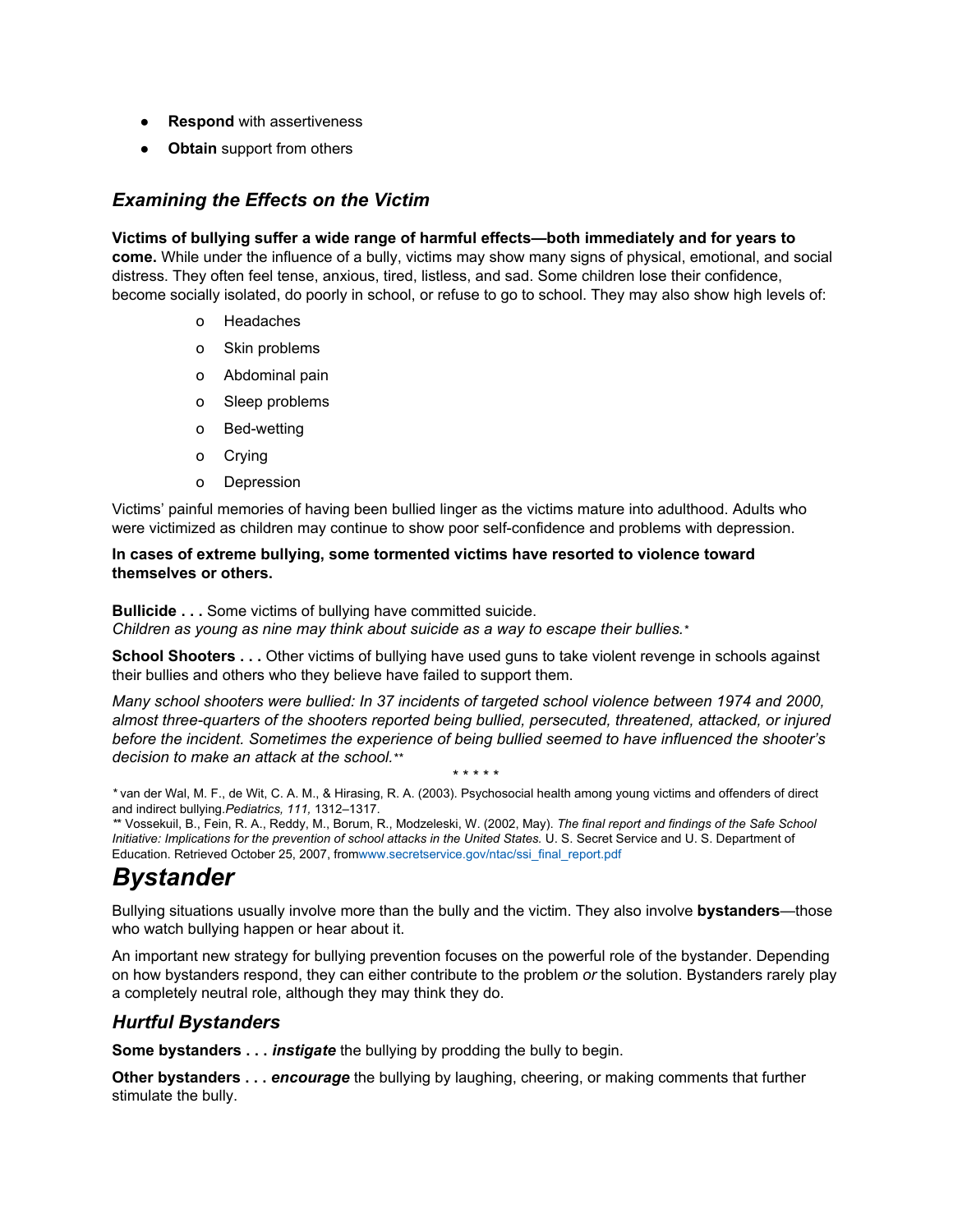**And other bystanders . . .** *join***in**the bullying once it has begun.

**Most bystanders ...** *passively accept* bullying by watching and doing nothing. Often without realizing it, these bystanders also contribute to the problem. Passive bystanders provide the audience a bully craves and the silent acceptance that allows bullies to continue their hurtful behavior.

### *Helpful Bystanders*

**Bystanders also have the power to play a key role in preventing or stopping bullying. Some bystanders . . .** *directly intervene,* by discouraging the bully, defending the victim, or redirecting the situation away from bullying.

**Other bystanders . . .** *get help,* by rallying support from peers to stand up against bullying or by reporting the bullying to adults.

## *Examining the Effects on The Bystander*

### **Why don't more bystanders intervene?**

- They think, "It's none of my business."
- They fear getting hurt or becoming another victim.
- They feel powerless to stop the bully.
- They don't like the victim or believe the victim "deserves" it.
- They don't want to draw attention to themselves.
- They fear retribution.
- They think that telling adults won't help or it may make things worse.
- They don't know what to do.

### **Bystanders who don't intervene or don't report the bullying often suffer negative consequences themselves. They may experience:**

- Pressure to participate in the bullying
- Anxiety about speaking to anyone about the bullying
- Powerlessness to stop bullying
- Vulnerability to becoming victimized
- Fear of associating with the victim, the bully, or the bully's pals
- Guilt for not having defended the victim

### **Preparing Children to Become Helpful Bystanders**

Adults can prepare children to become helpful bystanders by discussing with them the different ways bystanders can make a difference, and by letting them know that adults will support them, if and when they step forward. Adults can also provide examples of how helpful bystanders have shown courage and made a difference in real-life situations and in their own experiences.

# WHAT YOU CAN DO?

*Prevention* **To** *Prevent***Bullying . . .**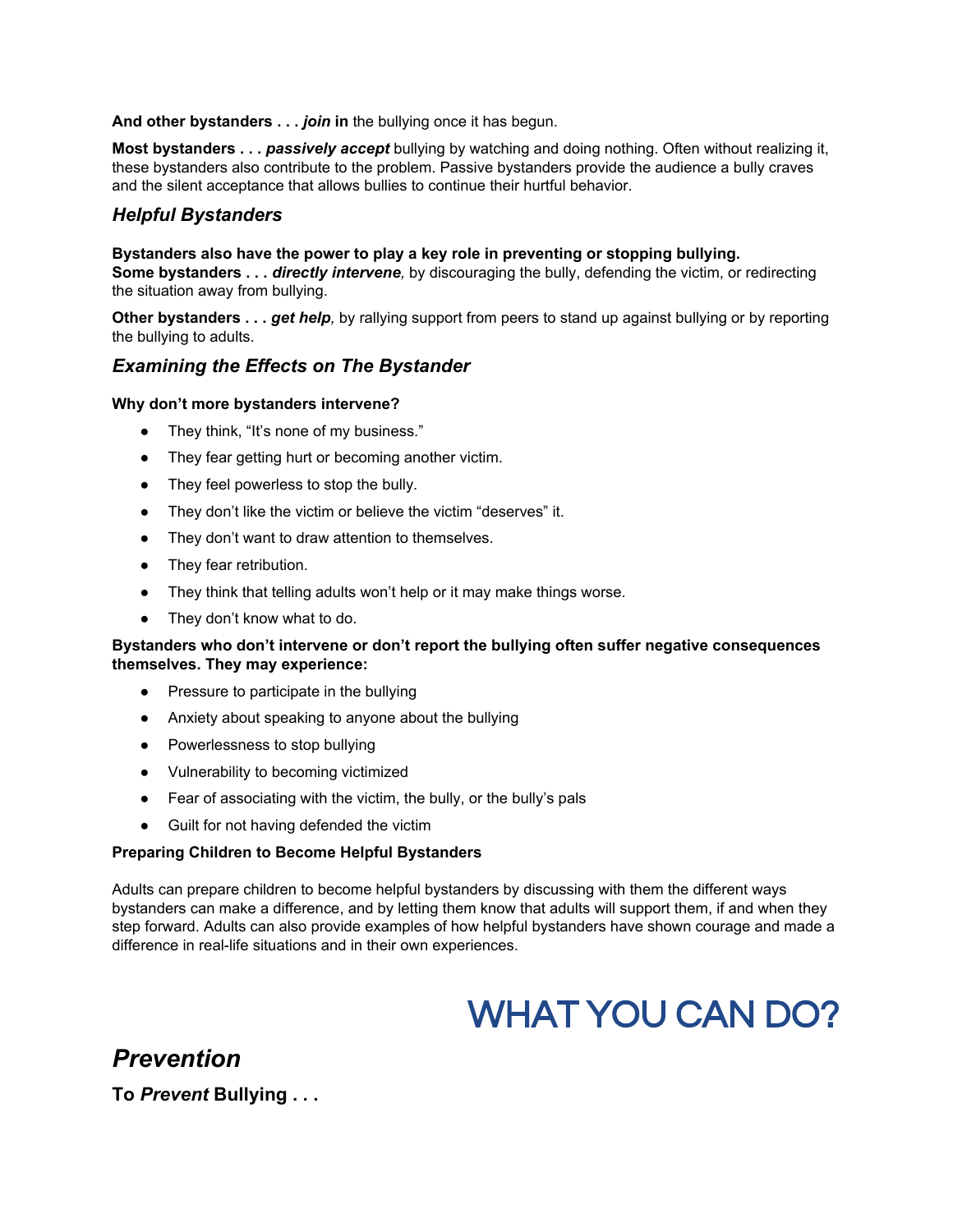**Intervene when children are young.** Children who bully are not born bullies and children who are victimized are not born victims. But many young children engage in aggressive behaviors that may lead to bullying, while others react by submitting or fighting back. Adults can stop these patterns *before* they are established by encouraging cooperative behaviors such as sharing, helping, and problem-solving, and by preventing aggressive responses such as hostility, hurting, and rejection.

**Teach bullying prevention strategies to** *all***children.** Don't assume that only "challenging" children become bullies or that only "weak" children become victims. Most children are likely to be victimized by a bully at some point in their lives, and *all* children can benefit from learning to distinguish between acceptable and unacceptable behaviors; how to stand up for themselves, and others; and when to turn to an adult for help.

**Take bullying seriously.** Pay careful attention to the warning signs and to children most at risk. Make sure children know that bullying will not be tolerated and that you will work with them to make bullying stop.

**Encourage empathy.** Children who can empathize understand that bullying hurts. They are less likely to bully and more likely to help children who are bullied.

**Teach by example.**Be an effective role model. Children learn how to behave by watching and emulating the adults in their lives. Consider how you solve problems, discipline, control your own anger and disappointment, and stand up for yourself and others without fighting. If children observe you acting aggressively, they are more likely to show aggression toward others.

**Help children critically evaluate media violence.** Children may learn aggressive behaviors by watching television and movies that glorify violence and by playing violent video games that reward violent behavior. Help children understand that media portrayals of violence are unrealistic and inappropriate. Intervene when you see children imitating media violence in their play or in their social interactions.

**Provide opportunities for children to learn and practice the qualities and skills that can protect them from bullying.**Children who are *confident* are less likely to tolerate bullying and more likely to have the courage and innerstrength to respond effectively. Children who are *assertive* know how to react to a bully in effective, non-aggressive ways, and they are less likely to be targeted by bullies in the first place. Children who know how to make and keep *friends* can rely on them for protection from bullying. Children who know how to *solve problems constructively* avoid responding aggressively to conflict.

**Encourage children to talk about and report bullying.**When they do, listen carefully, and be patient: Talking about bullying can be difficult, and children may feel embarrassed or afraid to share their concerns.

**Develop strong connections with the children in your care.** Children are less likely to bully if they know it will displease an adult whom they respect and trust. Similarly, children are more likely to confide in an adult with whom they have a caring and trusting relationship.

**Reexamine your own beliefs about bulling.** Misconceptions may prevent you from "seeing" a potential bullying incident or intervening as quickly as you should.

# *Intervention*

## **When YOU** *see***or** *hear***bullying . . .**

**Intervene immediately.** When you do nothing, you send the message that bullying is acceptable. If you ignore or minimize the problem, victims will not believe that adults understand or care, or that they can help. If *you* don't intervene, children won't either.

**Intervene even if you're not sure it's bullying.** Observing children's actions, words, body language, and facial expressions will help you determine if bullying is occurring. Even if it's not, aggressive behaviors need to be stopped.

**Stand between or near the victim and the bully, separating them if necessary, so as to stop the bullying behaviors.** For young children, consider removing them from the situation to a "time-out" area or room.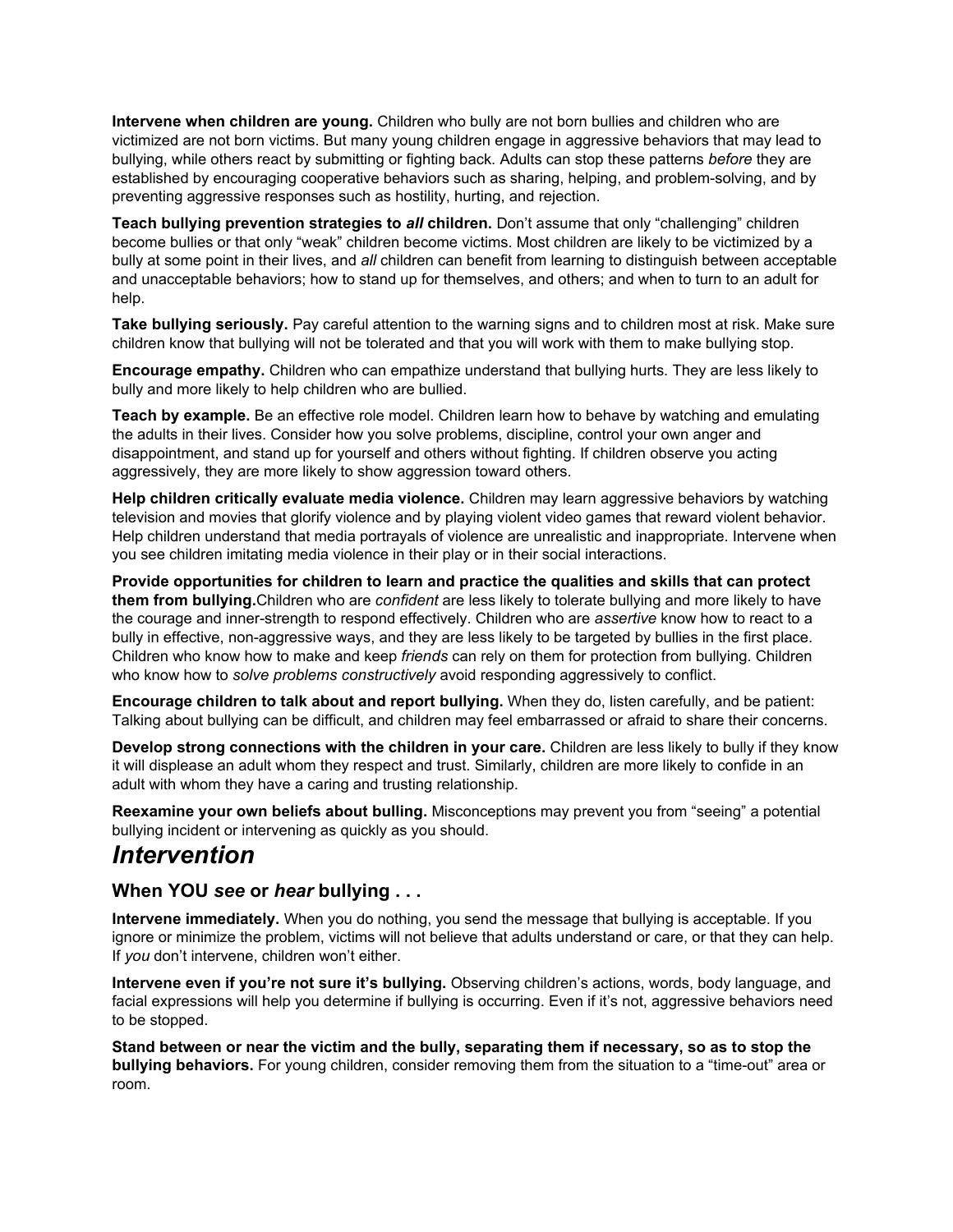**Respond firmly but appropriately.**Remain calm, but convey the seriousness of the situation. Announce that the bullying must stop. Describe the behavior you observed and why it is unacceptable.

**Get help if needed.** If the bully is using physical force, or there is more than one bully, you may need to find another adult to help keep children safe and protect yourself.

**Do not respond aggressively.** Using aggressive behavior sends the wrong message that this is a good way to solve problems. It may also prompt a bully or a bystander to increase his or her bullying behavior or become aggressive toward you.

**Avoid lecturing the bully in front of his or her peers.** Your goal is to end the behavior, not humiliate or shame the bully. Rather than serving as a deterrent, lecturing and scolding often provide the bully with attention that he or she finds rewarding.

**Don't impose immediate consequences.** Allow yourself time to consider the incident and obtain any clarifying

information—then decide the best course of action.

**Don't ask children to "work things out" for themselves.** Bullying is different from an argument or conflict; it involves a power imbalance that requires adult intervention.

**Give praise and show appreciation to helpful bystanders.**Children who try to help the victim or stop the bully are key to bullying prevention.

**Stick around.** Remain in the area until you are sure the behavior has stopped.

# **Follow-Up**

### *After***the incident . . .**

**Follow up with each of the "players" separately.** Rely on your relationships and connections with the children to talk openly and productively about the bullying incident, and its effects and consequences.

**Bullies**must understand that bullying is not acceptable and will not be tolerated. To this end, it is important to impose immediate consequences that are appropriate for their offense and developmental level, and that are consistent with program policy. It is also important for children who bully to take responsibility for their actions: to understand *what* they did, *why* their behavior is wrong, *how* it affects their victims, *how* it affects others around them, and to "make amends." Help the bully apologize or make amends by doing something nice for the victim. Consider organizing supervised activities that include both the bully and the victim so they can learn to interact in more positive ways.

**Victims**must know that adults care and support them. Listen carefully to their description of what happened and offer sympathy and support. Help them develop strategies for addressing the problem, should it recur in the future. Let them know they do not deserve to be bullied and they are not alone—adults and peers can help.

**Bystanders** must understand the effects of their actions—or non-actions. Explain that they have the power to cool down the situation by asking the bully to stop, helping the victim walk away, getting support from other bystanders, asking an adult for help, and/or reporting the bullying incident. Talk with them about what they did or did not do to help.

**Inform appropriate staff.**Report the incident to a supervisor and any other staff with whom the children work closely. Inform the children's parents, as warranted.

**Keep a detailed record of the incident.** Include who is involved, where the incident occurred, whether it has happened before, and strategies used to address the problem. This record will reveal any patterns and help you see which interventions work best.

**Check in regularly with the victim, the bully, and program staff** to make sure the bullying does not continue. Create opportunities for talking about bullying issues with children in your program.

## *Talking with Children*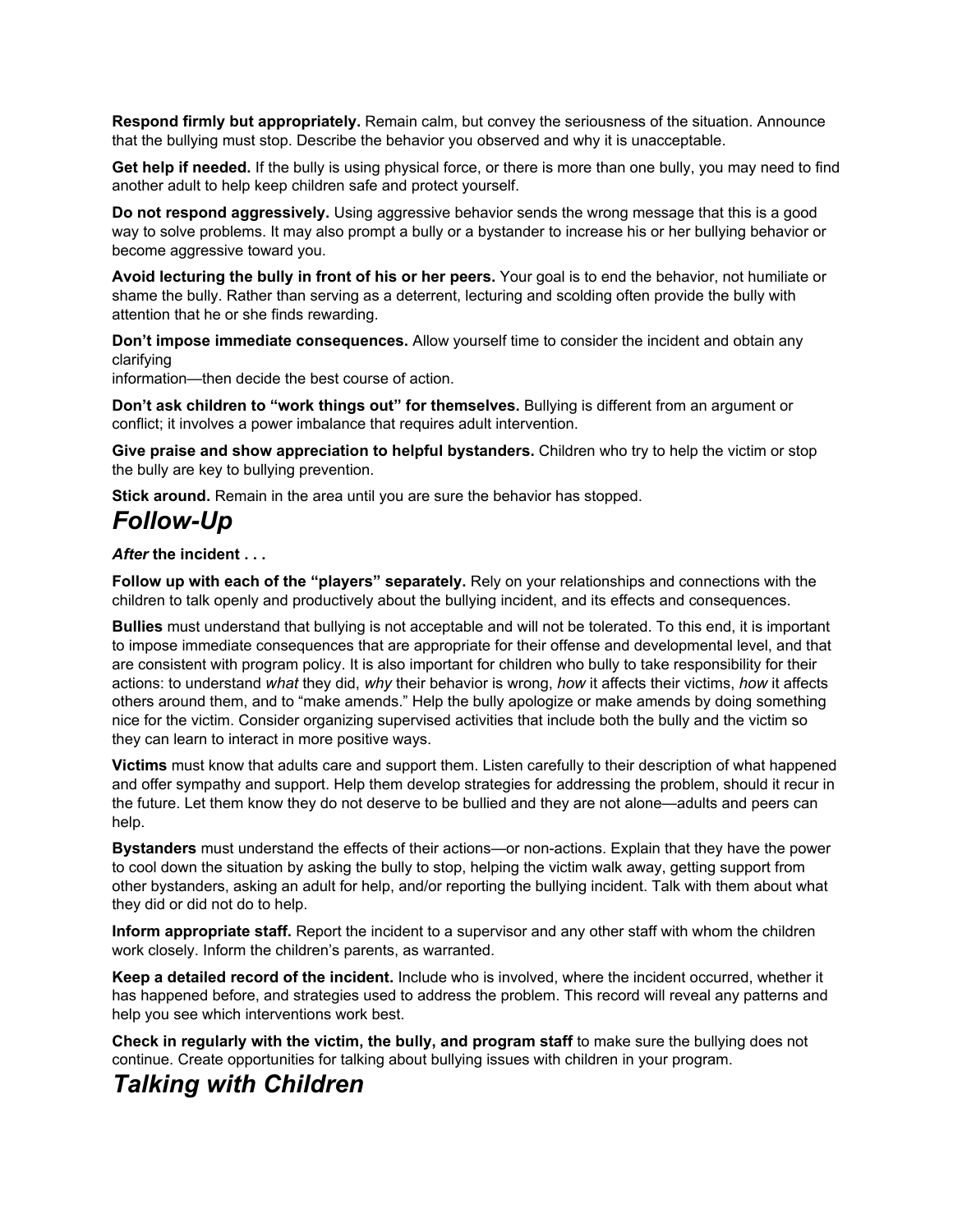## *What you should tell BULLIES . . .*

- 1. **Stop the bullying immediately.**
- 2. **Bullying behaviors will** *not***be tolerated.**
- 3. **Bullying hurts your victim** *and***you.**
- 4. **Bullying sets a bad example for other children.**
- 5. **Bullying may cause you to lose friends.**
- 6. **Every child deserves to be treated with respect.**
- 7. **There are other ways to solve conflicts.**
- 8. **Ask adults for help if you feel angry or upset, or don't know how to stop bullying.**

## *What you should tell VICTIMS . . .*

- 1. **You are not responsible for a bully's behavior.** It's not your fault.
- 2. **Don't respond to bullies by giving in, getting upset, or fighting back—this will encourage them.**Instead, stay calm and be assertive.
- 3. **Sometimes the best response is** *no***response—just walk away.**
- 4. **Get help from a trusted adult.** Adults can help you figure out new ways to respond the next time a bully bothers you.
- 5. **Providing children who are bullied with specific options for responding and an action plan will help them feel less anxious and fearful, and more confident to take action to stop the bullying.**

## *What you should tell BYSTANDERS . . .*

- 1. **Your involvement makes a difference.** Don't just stand by and watch quietly.
- 2. **Stand up for the person being bullied.**If you feel safe, tell the bully to stop. Use phrases such as "Stop teasing!" "Don't fight!" "Leave him alone!" and "It's not funny!"
- 3. **Don'tjoin in.** Don't laugh at the victim or participate in the teasing, harassing, or fighting. This encourages the bully to continue and can make the situation worse.
- 4. **Help the victim walk away.** Avictim may be too afraid to leave on his or her own, but will do so with the help of a friend.
- 5. **Encourageother bystanders to help the victim.** Tell them not to join in the bullying.
- 6. **Get help from a trusted adult.** Report the bullying.
- 7. **Afterward,tell the victim you feel bad about what happened.** Encourage victims to talk to an adult, and offer to go with them.
- 8. **Include the victim in activities. Be a good friend.**

*Information provided by [www.eyesonbullying.org](http://www.eyesonbullying.org/)*



IUSD Board [Policies](http://iusd.org/student_services/bullying/policies.html#iusdboardpolicies) [California](http://iusd.org/student_services/bullying/policies.html#californialaws) Laws [Education](http://iusd.org/student_services/bullying/policies.html#educationcodes) Codes Penal [Codes](http://iusd.org/student_services/bullying/policies.html#penalcodes)

## IUSD Board Policies

- [5142](http://iusd.org/board_of_education/board_policy/policies/5142.htm) STUDENT SAFETY
- [5144](http://iusd.org/board_of_education/board_policy/policies/5144.htm) STUDENT CONDUCT
- [5145.6](http://iusd.org/board_of_education/board_policy/policies/5145_6.htm) HARASSMENT AND HATE-VIOLENCE
- [5145.7](http://iusd.org/board_of_education/board_policy/policies/5145_7.htm) SEXUAL HARASSMENT STUDENTS
- [5145.8](http://iusd.org/board_of_education/board_policy/policies/5145_8.htm) BULLYING / CYBER BULLYING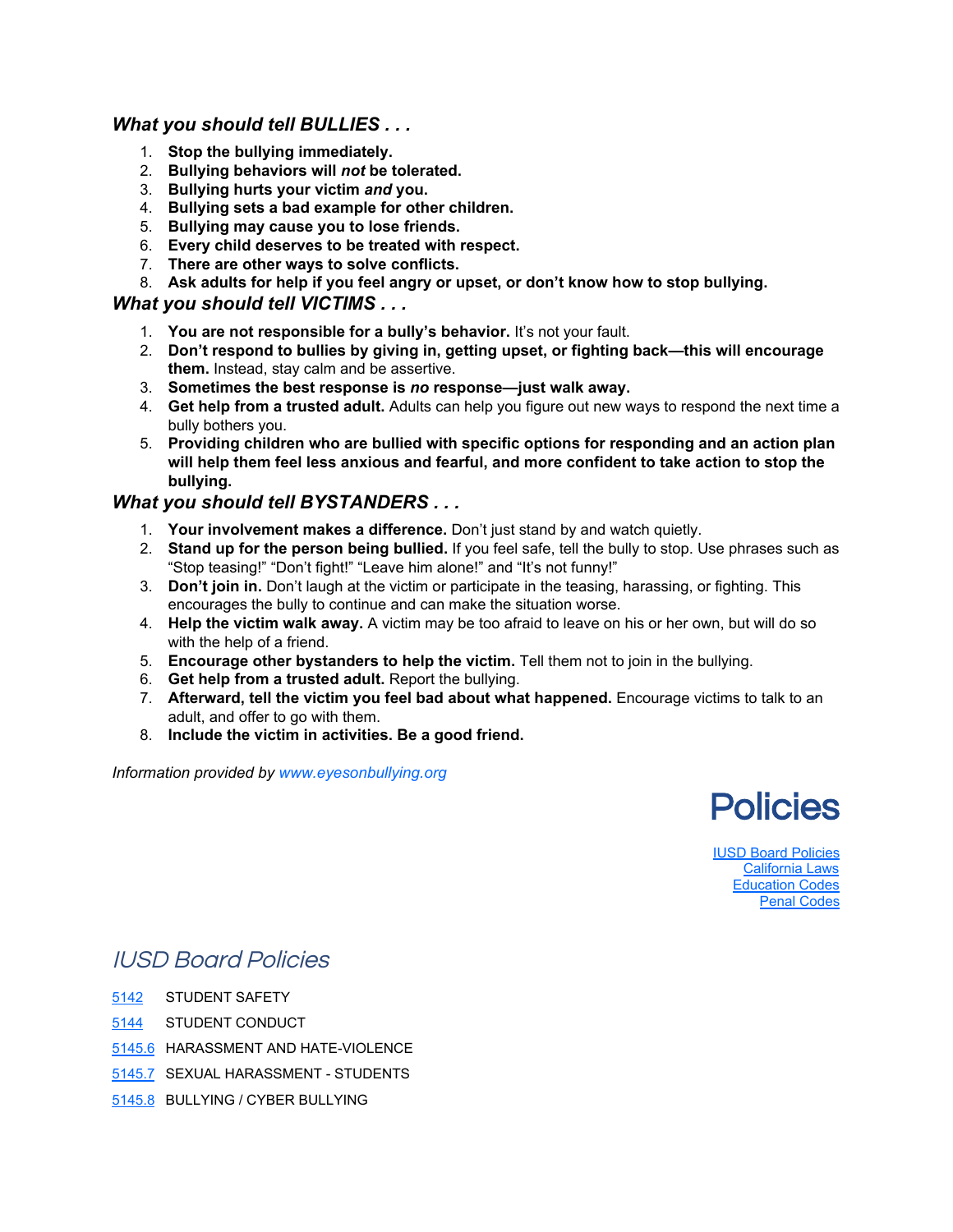## California Laws

### **AB 9** (effective July 1, 2012)

This bill amends Education Code section 234.1 to require school districts to adopt a policy that prohibits discrimination, harassment, intimidation, and bullying based on the actual or perceived characteristics set forth in Penal Code section 422.55 and Education Code 220, and disability, gender, gender identity, gender expression, nationality, race or ethnicity, religion, sexual orientation, or association with a person or group with one or more of these actual or perceived characteristics.

As amended, Education Code section 234.1 also requires school districts to adopt a process for receiving and investigating complaints of discrimination, harassment, intimidation and bullying (based on a protected characteristic), which shall include:

- A requirement that, if school personnel witness an act of discrimination, harassment, intimidation or bullying, he or she shall take immediate steps to intervene when safe to do so.
- A timeline to investigate and resolve complaints of discrimination, harassment, intimidation or bullying that shall be followed by all schools under the jurisdiction of the school district.
- An appeal process afforded to the complainant should he or she disagree with the resolution of the complaint.
- All forms developed pursuant to this process must be translated pursuant to Education Code section 48985.

### **AB 746** (effective January 1, 2012 June 30, 2012)

This bill amends the definition of "cyberbullying." This bill amends Education Code section 32261 to define an "electronic act" as "transmission of a communication, including but not necessarily limited to, a message, text, sound, or image, or a post on a social network Internet Web site, by means of an electronic device, including but not necessarily limited to, a telephone, wireless telephone or other wireless communication device, computer, or pager."

### **AB 1156** (effective July 1, 2012)

Under current law, bullying is a cause for student discipline under Education Code section 48900 (r) only insofar as the conduct also violates Education Code section 48900.2, 48900.3 or 48900.4. This bill amends Section 48900 (r) to broaden the definition of "bullying" and to define the terms used therein. As of July 1, 2012, bullying as a cause for student discipline will be defined as follows:

- "Bullying" means any severe or pervasive physical or verbal act or conduct, including communications made in writing or by means of an electronic act, and including one or more acts committed by a pupil or group of pupils as defined in Section 48900.2, 48900.3, or 48900.4, directed toward one or more pupils that has or can be reasonably predicted to have the effect of one or more of the following:
	- 1. Placing a reasonable pupil or pupils in fear of harm to that pupil's or those pupils' person or property.
	- 2. Causing a reasonable pupil to experience a substantially detrimental effect on his or her physical or mental health.
	- 3. Causing a reasonable pupil to experience substantial interference with his or her academic performance.
	- 4. Causing a reasonable pupil to experience substantial interference with his or her ability to participate in or benefit from the services, activities, or privileges provided by a school.

## Education Codes

A pupil shall not be suspended or expelled for any of the acts enumerated in this section, unless that act is related to school activity or school attendance occurring within a school under the jurisdiction of the superintendent of the school district or principal or occurring within any other school district. A pupil may be suspended or expelled for acts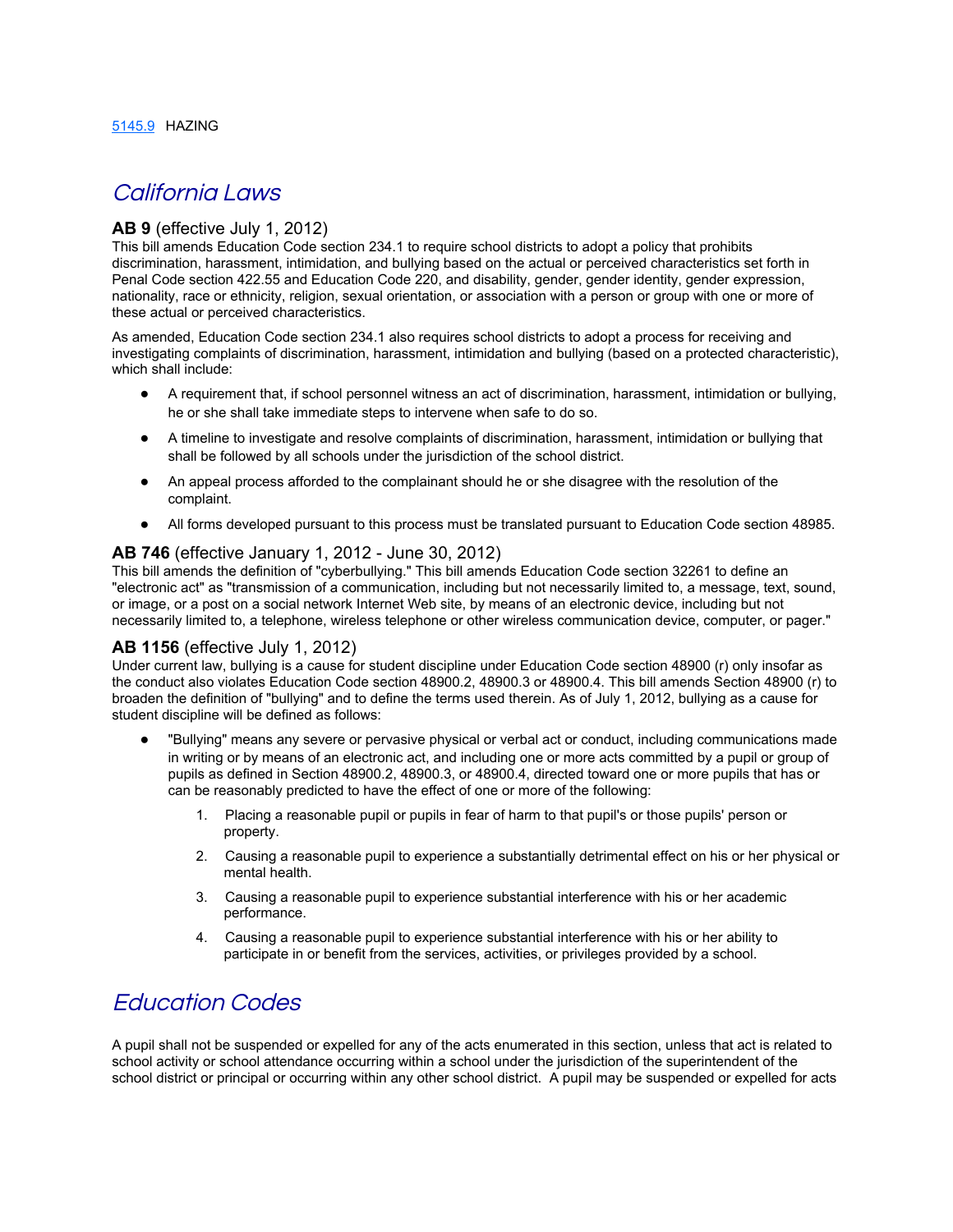that are enumerated in this section and related to school activity or attendance that occur at any time, including, but not limited to, any of the following:

- 1. While on school grounds.
- 2. While going to or coming from school.
- 3. During the lunch period whether on or off the campus.
- 4. During, or while going to or coming from, a school sponsored activity.

#### **Education Code48900 (r)**

Engaged in an act of bullying, including, but not limited to, bullying committed by means of an electronic act, as defined in subdivisions (f) and (g) of Section 32261, directed specifically toward a pupil or school personnel.

### **Education Code 48900.2**

In addition to the reasons specified in Section 48900, a pupil may be suspended from school or recommended for expulsion if the superintendent or the principal of the school in which the pupil is enrolled determines that the pupil has committed sexual harassment as defined in Section 212.5.

**Section 212.5:** "Sexual harassment" means unwelcome sexual advances, requests for sexual favors, and other verbal, visual, or physical conduct of a sexual nature, made by someone from or in the work or educational setting, under any of the following conditions:

- Submission to the conduct is explicitly or implicitly made a term or a condition of an individual's employment, academic status, or progress.
- Submission to, or rejection of, the conduct by the individual is used as the basis of employment or academic decisions affecting the individual.
- The conduct has the purpose or effect of having a negative impact upon the individual's work or academic performance, or of creating an intimidating, hostile educational environment.
- Submission to, or rejection of, the conduct by the individual is used as the basis for any decision affecting the individual regarding benefits and services, honors, programs, or activities available at or through the educational institution.

For the purposes of this chapter, the conduct described in Section 212.5 must be considered by a reasonable person of the same gender as the victim to be sufficiently severe or pervasive to have a negative impact upon the individual's academic performance or to create an intimidating, hostile, or offensive educational environment. **This section shall not apply to pupils enrolled in kindergarten and grades 1 to 3, inclusive.**

#### **Education Code 48900.3**

**Hate Violence:** In addition to the reasons set forth in Sections 48900 and 48900.2, a pupil in any grades 4 to 12, inclusive, may be suspended from school or recommended for expulsion if the superintendent or the principal of the school in which the pupil is enrolled determines that the pupil has caused, attempted to cause, threatened to cause, or participated in an act of, hate violence, as defined in subdivision (e) of Section 233.

#### **Education Code 32261**

32261. (a) The Legislature hereby recognizes that all pupils enrolled in the state public schools have the inalienable right to attend classes on school campuses that are safe, secure, and peaceful. The Legislature also recognizes that pupils cannot fully benefit from an educational program unless they attend school on a regular basis. In addition, the Legislature further recognizes that school crime, vandalism, truancy, and excessive absenteeism are significant problems on far too many school campuses in the state. (b) The Legislature hereby finds and declares that the establishment of an interagency coordination system is the most efficient and long-lasting means of resolving school and community problems of truancy and crime, including vandalism, drug and alcohol abuse, gang membership, gang violence, and hate crimes. (c) It is the intent of the Legislature in enacting this chapter to support California public schools as they develop their mandated comprehensive safety plans that are the result of a systematic planning process, that include strategies aimed at the prevention of, and education about, potential incidents involving crime and violence on school campuses, and that address the safety concerns of local law enforcement agencies, community leaders, parents, pupils, teachers, administrators, school police, and other school employees interested in the prevention of school crime and violence. (d) It is the intent of the Legislature in enacting this chapter to encourage school districts, county offices of education, law enforcement agencies, and agencies serving youth to develop and implement interagency strategies, in-service training programs, and activities that will improve school attendance and reduce school crime and violence, including vandalism, drug and alcohol abuse, gang membership, gang violence, hate crimes, bullying, including bullying committed personally or by means of an electronic act, teen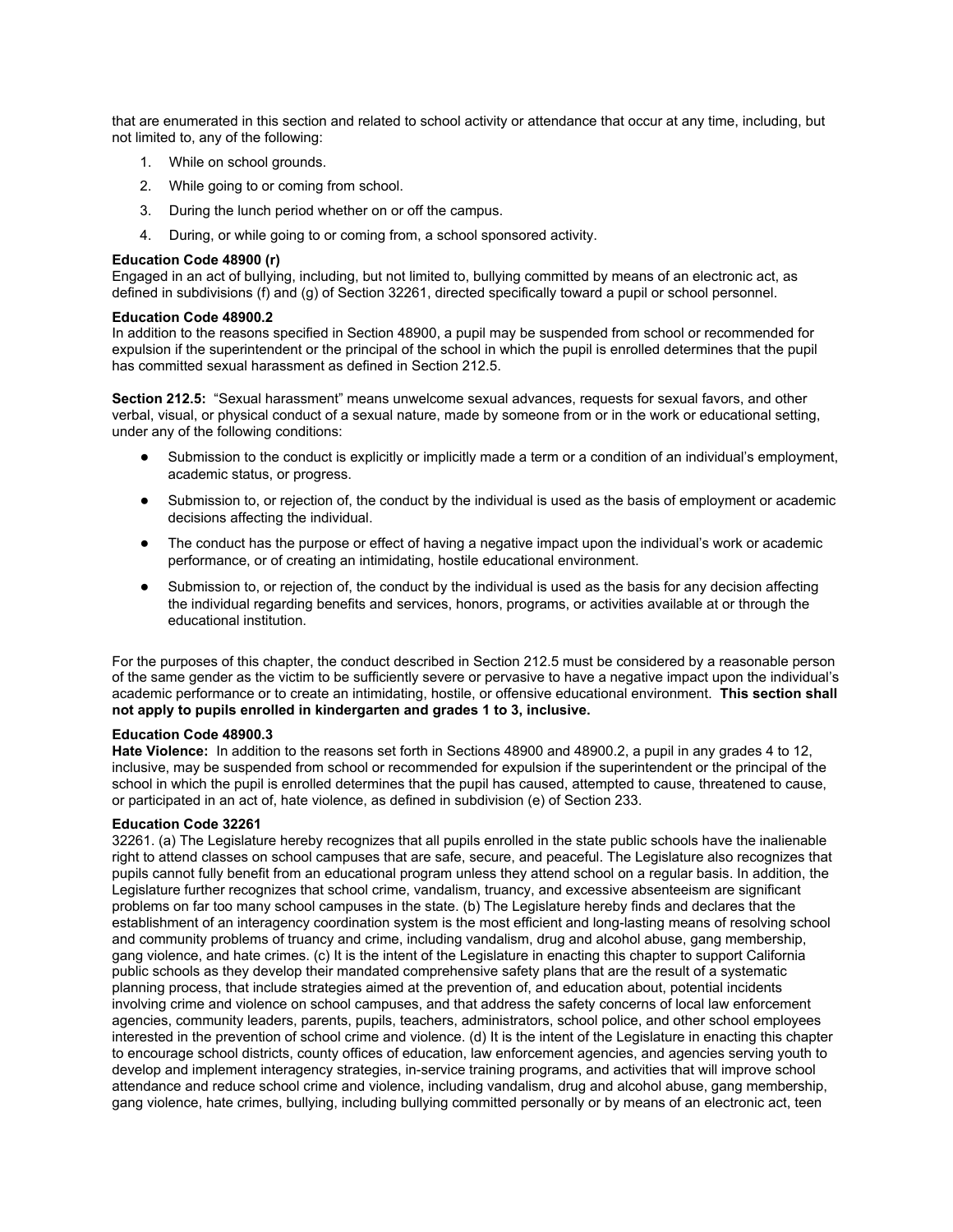relationship violence, and discrimination and harassment, including, but not limited to, sexual harassment. (e) It is the intent of the Legislature in enacting this chapter that the School/Law Enforcement Partnership shall not duplicate any existing gang or drug and alcohol abuse program currently provided for schools. (f) As used in this chapter, "bullying" means one or more acts by a pupil or group of pupils as defined in Section 48900.2, 48900.3, or 48900.4. (g) As used in this chapter, an "electronic act" means the transmission of a communication, including, but not limited to, a message, text, sound, or image by means of an electronic device, including, but not limited to, a telephone, wireless telephone or other wireless communication device, computer, or pager.

## Penal Codes

**PC 653m**. (a) Every person who, with intent to annoy, telephones or makes contact by means of an electronic communication device with another and addresses to or about the other person any obscene language or addresses to the other person any threat to inflict injury to the person or property of the person addressed or any member of his or her family, is guilty of a misdemeanor. Nothing in this subdivision shall apply to telephone calls or electronic contacts made in good faith. (b) Every person who, with intent to annoy or harass, makes repeated telephone calls or makes repeated contact by means of an electronic communication device, or makes any combination of calls or contact, to another person is, whether or not conversation ensues from making the telephone call or contact by means of an electronic communication device, guilty of a misdemeanor. Nothing in this subdivision shall apply to telephone calls or electronic contacts made in good faith or during the ordinary course and scope of business. (c) Any offense committed by use of a telephone may be deemed to have been committed when and where the telephone call or calls were made or received. Any offense committed by use of an electronic communication device or medium, including the Internet, may be deemed to have been committed when and where the electronic communication or communications were originally sent or first viewed by the recipient. (d) Subdivision (a) or (b) is violated when the person acting with intent to annoy makes a telephone call or contact by means of an electronic communication device requesting a return call and performs the acts prohibited under subdivision (a) or (b) upon receiving the return call. (e) Subdivision (a) or (b) is violated when a person knowingly permits any telephone or electronic communication under the person's control to be used for the purposes prohibited by those subdivisions. (f) If probation is granted, or the execution or imposition of sentence is suspended, for any person convicted under this section, the court may order as a condition of probation that the person participate in counseling. (g) For purposes of this section, the term "electronic communication device" includes, but is not limited to, telephones, cellular phones, computers, video recorders, facsimile machines, pagers, personal digital assistants, smart phones, and any other device that transfers signs, signals, writing, images, sounds, or data. "Electronic communication device" also includes, but is not limited to, videophones, TTY/TDD devices, and all other devices used to aid or assist communication to or from deaf or disabled persons. "Electronic communication" has the same meaning as the term defined in Subsection 12 of Section 2510 of Title 18 of the United States Code.

**PC 653.2. (a)**Every person who, with intent to place another person in reasonable fear for his or her safety, or the safety of the other person's immediate family, by means of an electronic communication device, and without consent of the other person, and for the purpose of imminently causing that other person unwanted physical contact, injury, or harassment, by a third party, electronically distributes, publishes, e-mails, hyperlinks, or makes available for downloading, personal identifying information, including, but not limited to, a digital image of another person, or an electronic message of a harassing nature about another person, which would be likely to incite or produce that unlawful action, is guilty of a misdemeanor punishable by up to one year in a county jail, by a fine of not more than one thousand dollars (\$1,000), or by both that fine and imprisonment. (b) For purposes of this section, "electronic communication device" includes, but is not limited to, telephones, cell phones, computers, Internet Web pages or sites, Internet phones, hybrid cellular/Internet/wireless devices, personal digital assistants (PDAs), video recorders, fax machines, or pagers. "Electronic communication" has the same meaning as the term is defined in Section 2510(12) of Title 18 of the United States Code. (c) For purposes of this section, the following terms apply: (1) "Harassment" means a knowing and willful course of conduct directed at a specific person that a reasonable person would consider as seriously alarming, seriously annoying, seriously tormenting, or seriously terrorizing the person and that serves no legitimate purpose. (2) "Of a harassing nature" means of a nature that a reasonable person would consider as seriously alarming, seriously annoying, seriously tormenting, or seriously terrorizing of the person and that serves no legitimate purpose.

**PC** 528.5. (a) Notwithstanding any other provision of law, any person who knowingly and without consent credibly impersonates another actual person through or on an Internet Web site or by other electronic means for purposes of harming, intimidating, threatening, or defrauding another person is guilty of a public offense punishable pursuant to subdivision (d). (b) For purposes of this section, an impersonation is credible if another person would reasonably believe, or did reasonably believe, that the defendant was or is the person who was impersonated. (c) For purposes of this section, "electronic means" shall include opening an email account or an account or profile on a social networking Internet Web site in another person's name. (d) A violation of subdivision (a) is punishable by a fine not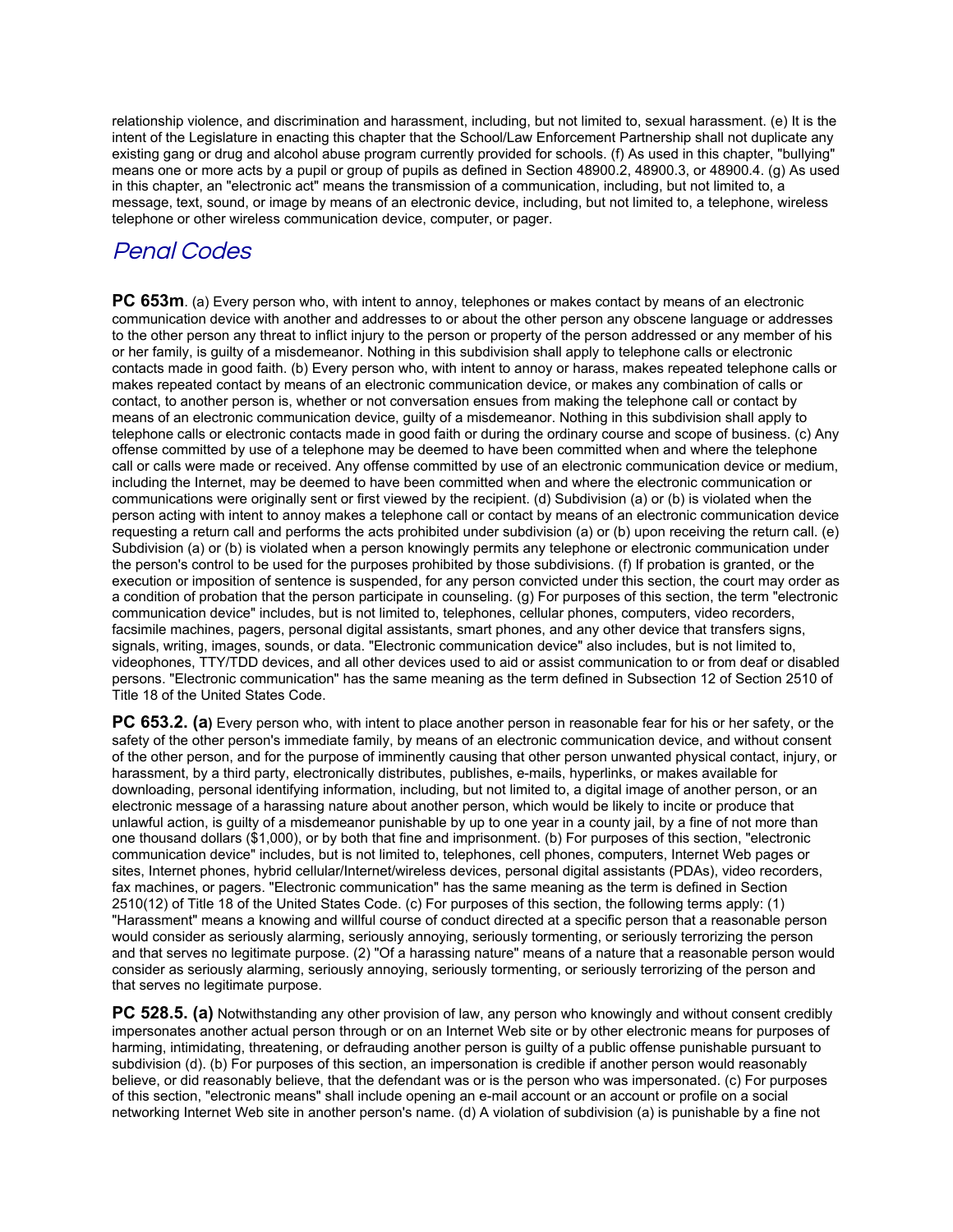exceeding one thousand dollars (\$1,000), or by imprisonment in a county jail not exceeding one year, or by both that fine and imprisonment. (e) In addition to any other civil remedy available, a person who suffers damage or loss by reason of a violation of subdivision (a) may bring a civil action against the violator for compensatory damages and injunctive relief or other equitable relief pursuant to paragraphs  $(1)$ ,  $(2)$ ,  $(4)$ , and  $(5)$  of subdivision  $(e)$  and subdivision (g) of Section 502.

### **PC 422.6**

(a) No person, whether or not acting under color of law, shall by force or threat of force, willfully injure, intimidate, interfere with, oppress, or threaten any other person in the free exercise or enjoyment of any right or privilege secured to him or her by the Constitution or laws of this state or by the Constitution or laws of the United States in whole or in part because of one or more of the actual or perceived characteristics of the victim listed in subdivision (a) of Section 422.55.

### **PC422.55**

For purposes of this title, and for purposes of all other state law unless an explicit provision of law or the context clearly requires a different meaning, the following shall apply: (a) "Hate crime" means a criminal act committed, in whole or in part, because of one or more of the following actual or perceived characteristics of the victim: (1) Disability. (2) Gender. (3) Nationality. (4) Race or ethnicity. (5) Religion. (6) Sexual orientation. (7) Association with a person or group with one or more of these actual or perceived characteristics. (b) "Hate crime" includes, but is not limited to, a violation of Section 422.6.

# **RESOURCES**

# *MONITORING SOFTWARE*

### **safetyweb.com**

Helpful tool for parents who need assistance in monitoring instant messaging and social netowrking sites.

### **Spector Pro www.spectorsoft.com**

Monitors keystrokes typed, chats/IM's, email, web sites, Facebook, remote viewing, online searches, program activity, keyword alerts, website blocking, video-style playback

## *WEBSITESwww.*

### [athinline.org](http://www.bullybeware.org/)

Drawing the line between digital use and abuse.

### [bullybeware.com](http://www.bullybeware.org/)

This website provides general information and products on Bullying for educators and families.

### [bullying.org](http://www.bullying.org/)

Bullying.org is dedicated to increasing the awareness of bullying and to preventing, resolving, and eliminating bullying in society.

### bullinginfo.org

U.S. Department of Education bullying prevention and response.

### [bullypolice.org](http://www.bullypolice.org/)

A watch-dog organization that advocates for bullied children and report on state anti-bullying laws.

### [cde.ca.gov/ls/ss/se/bullyingprev.asp](http://www.cde.ca.gov/ls/ss/se/bullyingprev.asp)

A California Department of Education website with resources available on bullying prevention.

### [commonsensemedia.org](http://www.commonsensemedia.org/)

- Reviews and ratings on movies, games, websites, TV, books and music
- Information on the impact of media on children's physical, mental and social development
- Tips for parents on how to manage their children's media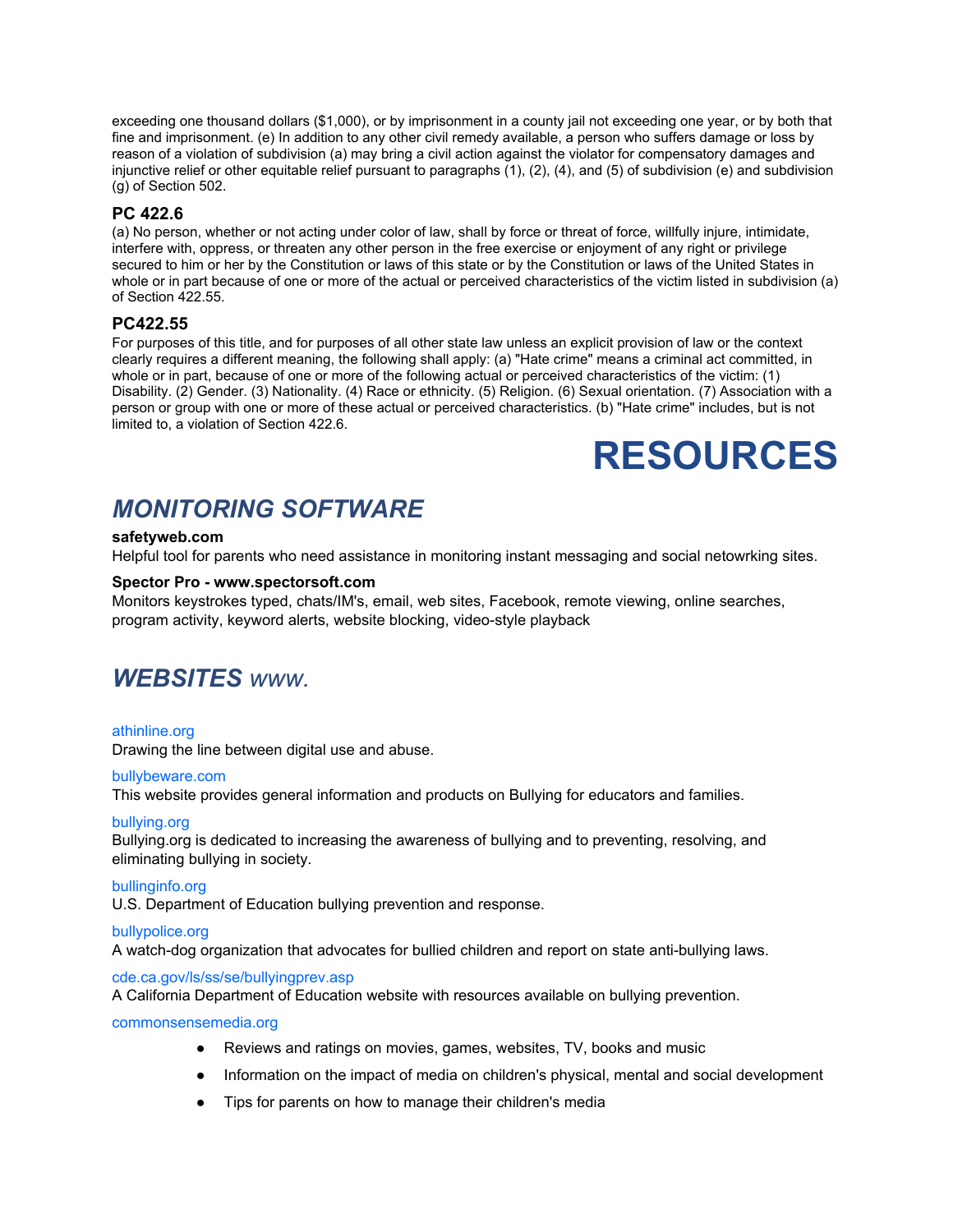● Resources for educators

### cops.usdoj.gov/pdf/e12011405.pdf

U.S. Department of Justice: Bullying in schools - a problem oriented policing guide.

### [cyberbullying.org](http://www.cyberbullying.org/)

General information on cyber-bullying.

### [cyberbullying.us](http://www.cyberbullying.us/)

- Myths and facts about cyberbullying
- Resources for youth
- Depression assessment
- Suggestions for youth to get involved with activities outside of school

### [cyberbully411.org](http://www.cyberbullying411.org/)

Cyberbully411.org is an effort to provide resources for youth who have questions about or have been targeted by online harassment.

### cyberbullyhelp.com

Preventing bullying in the digital age.

### [digizen.org](http://www.digizen.org/)

The Digizen website provides information for educators, parents, and young people. It is used to strengthen their awareness and understanding of what digital citizenship is and encourages users of technology to be and become responsible digital citizens.

### [dontlaugh.org](http://www.dontlaugh.org/)

A general information website on bullying.

### [eyesonbullying.org](http://www.eyesonbullying.org/)

The Eyes on Bullying multimedia product was developed by a team of professionals at the Education Development Center. The website provides a free downloadable toolkit, "Eyes on Bullying, What Can You Do?" The Eyes on Bullying provided significant content for the Irvine Unified School District anti-bullying website.

### [42explore.com/bully.htm](http://www.42explore2.com/bully.htm)

A website that has catalogued numerous resources on the Internet, television shows, articles, etc.

### [ftc.gov/bcp/menus/consumer/tech/privacy.shtm](http://www.pbis.org/)

The Federal Trade Commission has a website, www.ftc.gov that covers *Protecting America's Consumers.* This amazing website has a plethora of items on Internet safety. A great resource for parents and students!

### [getnetwise.org](http://www.getnetwise.org/)

Getnetwise.org is a public service brought to you by the Internet industry corporations and public interest organizations to help insure the Internet users have save, constructive and educational or entertaining online experiences.

### glsen.org

Gay Lesbian Straight Education Network (GLSEN): Provides resources and support for schools to implement effective and age-appropriate anti-bullying programs to improve school climate for all students.

### gsanetwork.org

Gay-Straight Alliance Network connects school-based Gay-Straight Alliances (GSAs) to each other an dcommunity resources through peer support, leadership development, and training.

It Gets Better Project: youtube.com/user/itgetsbetterproject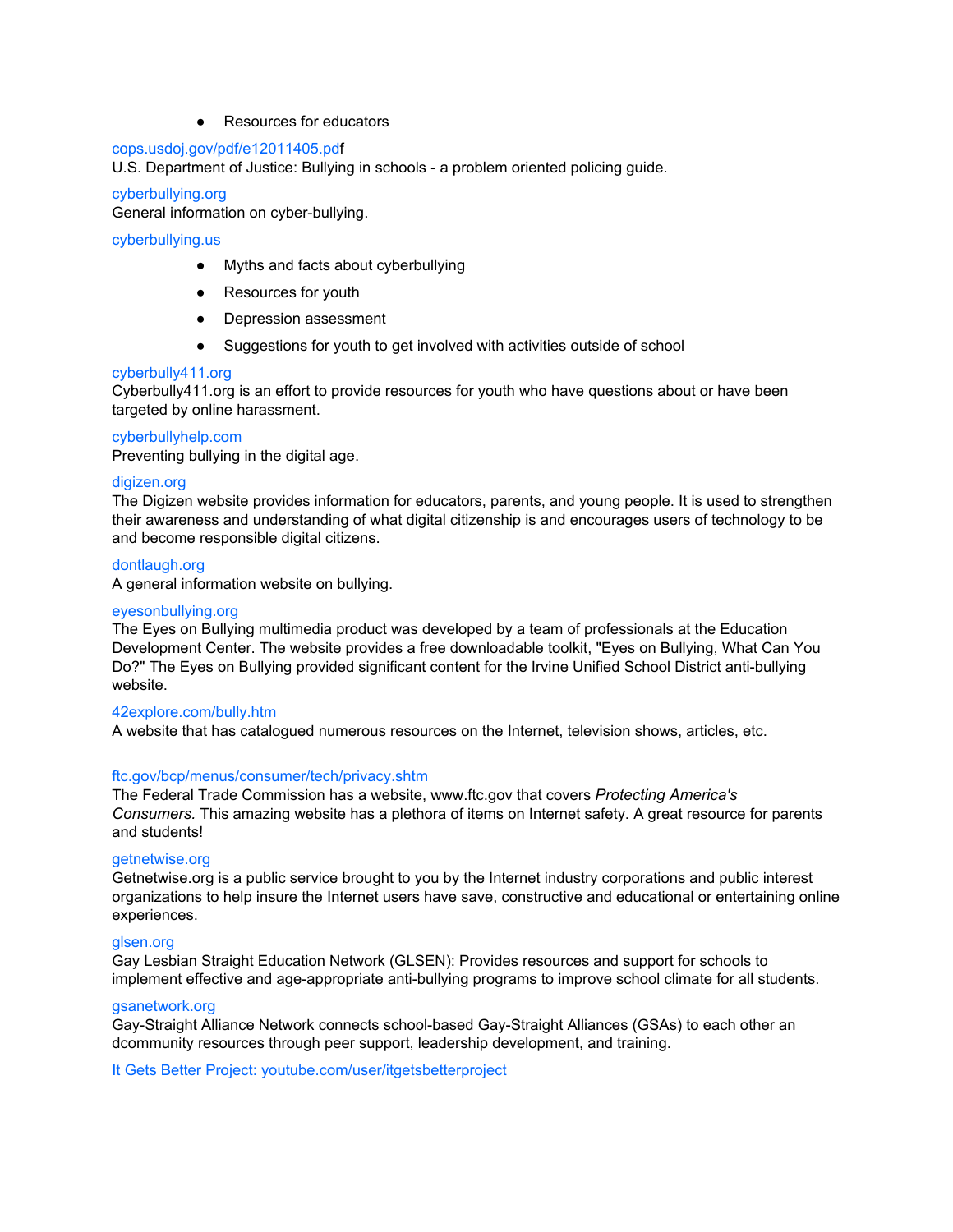Many LGBT youth can't picture what their lives might be like as openly gay adults. The videos provide a positive message about what the future can be.

### [ikeepsafe.org](http://www.ikeepsafe.org/)

Ikeepsafe.org's mission is to give parents, educators, and policy makers the information and tools which empower them to teach children the safe and healthy use of technology and the Internet.

### i-safe.org

i-SAFE Inc. is a publisher of media literacy and digital citizenship education materials and programming with worldwide distribution channels.

### makeitbetterproject.org

LGBT youth should not have to suffer through bullying at school. Information on how to Make it Better.

### MARC: http://webhost.bridgew.edu/marc/

The Massachusetts Aggression Reduction Center provides research, education, services and programs to education, law enforcement, and human services.

### [mysecurecyberspace.com](https://www.mysecurecyberspace.com/)

Carengie Mellon University:

- Cell phone guide for families with children
- Focus on cyberbullying (articles, tools,and lessons)
- Encyclopedia of risks and threats
- Software recommendations for parental control and email tracking
- Password security and privacy tools

### nationalsave.org/index.php

The National ASsociation of Students Against Violence Everywhere: Students learn about alternatives to violence and practice what they learn.

### ncpc.org/topics/bullying

National Crime Prevention Council: Information and resources to help prevent the serious problem of bullying.

### [netlingo.com](http://netlingo.com/)

Text messaging and computer use abbreviations.

### netsmartz.org

From the National Center for Missing and Exploited Children. Information for young kids, youth, and adults.

### [nonamecallingweek.org](http://www.nonamecallingweek.org/cgi-bin/iowa/home.html)

An organization consisting of over 40 national partner organizations organizes an actual No NameCalling Week in schools across the nation.

### [nprinc.com/bully/vabp.htm](http://www.nprinc.com/bully/vabp.htm)

National Professional Resources, Inc. The educator's source for classroom and staff development resources.

### olweus.org/public/index.page

Self described as "the world's foremost bullying prevention program."

### [onguardonline.gov](http://www.onguardonline.gov/)

This website provides resources such as articles, games, and videos for tips about computer security, phishing, spam, kids' online safety, malware, online tracking, shopping online and mobile apps.

- Practical tips from the federal government and the technological community
- Toolkits with guides and videos
- Online safety PowerPoint presentation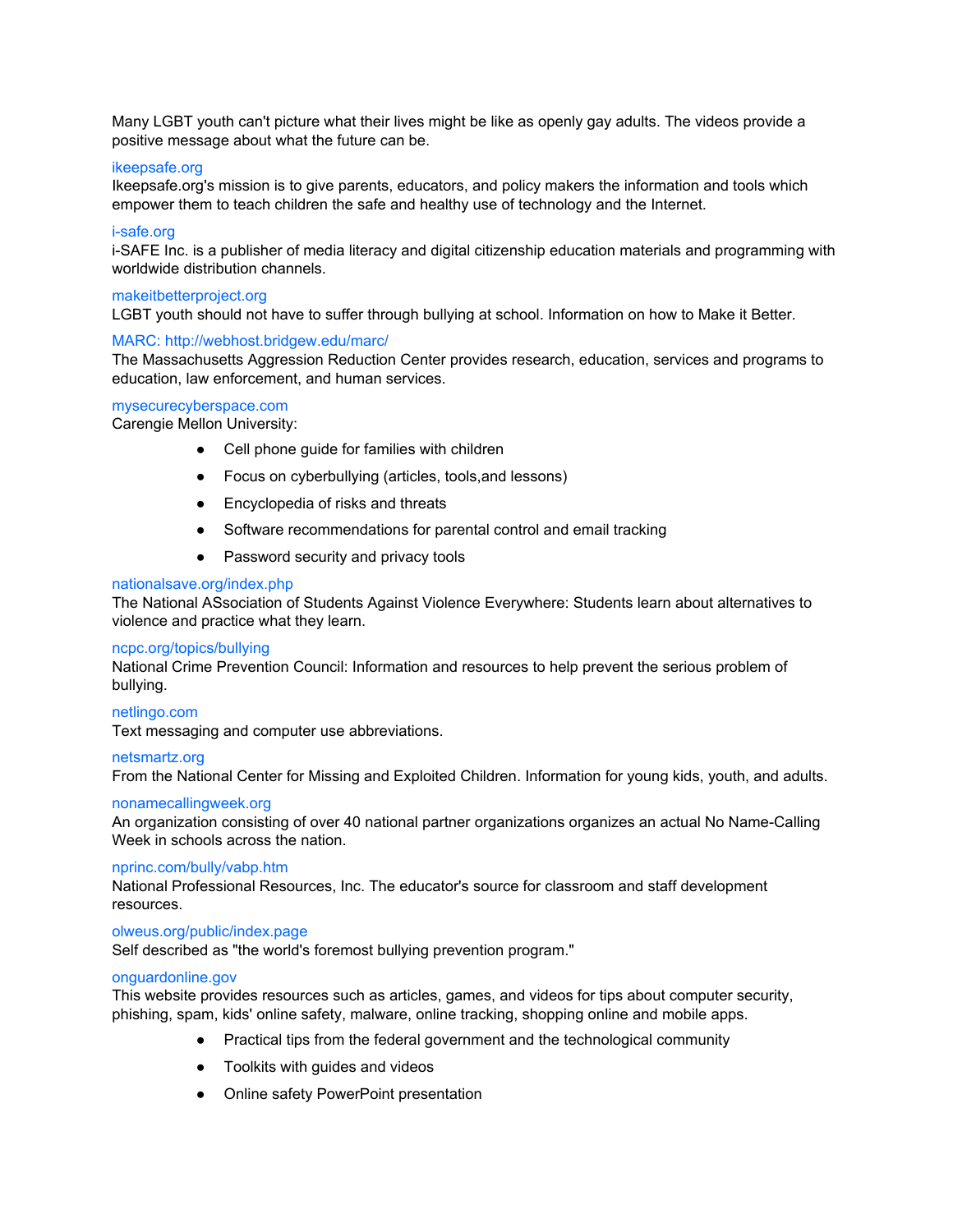- Free books and resources for parents, students, and educators
- The creator of *Net Cetera: Chatting with Kids About Being Online*

### [pbis.org](http://www.pbis.org/)

PBIS: Positive Behavioral Interventions and Supports Provides an operational framework for ensuring that all students have access to the most effective and accurately implemented instructional and behavioral practices and interventions.

### pbskids.org/itsmylife/friends/bullies/

Games, videos, advice and other child-friendly resources to prevent bullying.

### pts.org/bullying.asp

National PTA: Information onidentifying and stopping bullying in your community.

### safeschoolscoalition.org/safe.html

An international public-private partnership in support of gay, lesbian, bisexual and transgender youth, working to help schools become safe places.

### safetyweb.com

Helpful tool for parents who need assistance in monitoring instant messaging and social networking sites.

#### [staysafeonline.org](http://www.staysafeonline.org/)

This website is offered by the National Cyber Security Alliance whose mission is to educate and therefore empower a digital society to use the Internet safely and securely at home, work, and school, protecting the technology individuals use, the networks they connect to, and our shared digital assets.

### stompoutbullying.org/index.php

A national anti-bullying and cyberbullying program for kids and teens.

### [stopbullying.gov](http://www.stopcyberbullying.org/)

A federal government website managed by the U.S. Departmentof Health & Human Services devoted to bullying topics.

#### [stopcyberbullying.org](http://www.stopcyberbullying.org/)

This website provides general information on Bullying for educators and families.

#### [stopbullyingnow.com](http://www.stopbullyingnow.com/index.htm)

Presenting practical research-based strategies for reducing bullying in schools.

### [stopbullyingnow.hrsa.gov](http://www.stopbullying.gov/)

A general information website on bullying developed by the federal government.

### [stopcyberbullying.org](http://www.stopcyberbullying.org/index2.html)

A general information website on cyberbullying and prevention.

### the trevorproject.org

The Trevor Project is the leading national organizationfocused on crisis and suicide prevention efforts among lesbian, gay, bisexual, transgender and questioning (LGBTQ) youth.

### tolerance.org/bullied

Teaching tolerance: *Bullied* is a documentary film that chronicles one student's ordeal at the hands of anti-gay bullies and offers an isnpiring message of hope to those fighting harassment today.

#### urbandictionary.com

Definitions of current trends, fads, and lingo.

#### [webopedia.com](http://www.webopedia.com/)

Text messaging abbreviations, twitter dictionary, etc.

### webwisekids.org

Unique and effective resources to equip young people to safely use and enjoy the latest technologies.

#### wiredsafety.org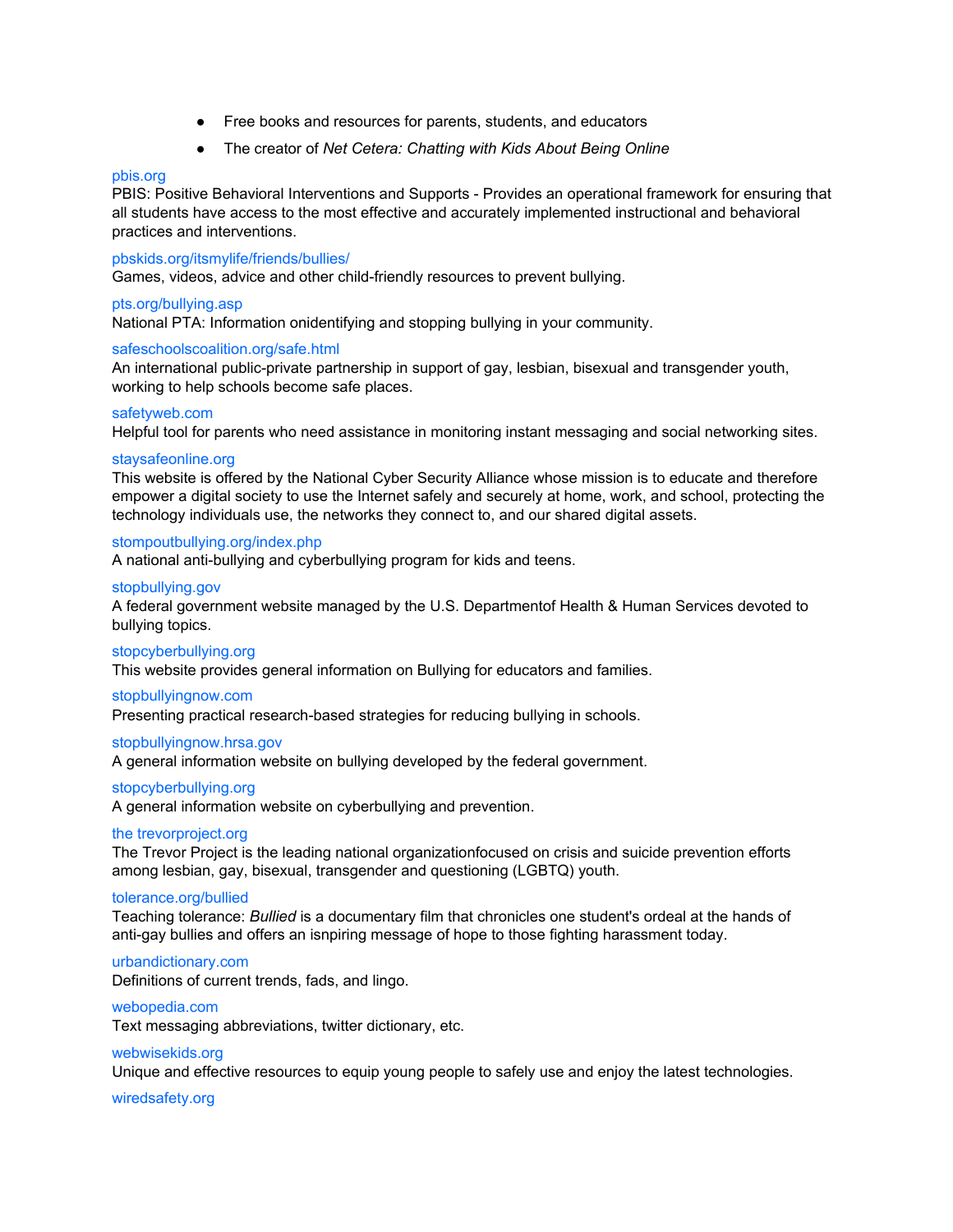World's largest internet safety and help group.

# *BOOKS FOR ADULTS*

*12 Strategies That Will End Female Bullying* by Cherly Dellasega and Charisse Nixon

*Breaking the Culture of Bullying and Disrespect, Grades K8: Best Practices and Successful Strategies* by M. Beaudoin and M. Taylor

*Bullying and Harassment: Legal Guide for Educators* by Association for Supervision and Curriculum Development

*Bullying at School: What We Know and What We Can Do* by D. Olweus

*Bullying Beyond the Schoolyard: Preventing and REsponding to Cyberbullying* by S. Hinduja and J.W. Patchin

*Bullying from Both Sides Strategic Interventions for Working with Bullies and Victims* by Walter B. Roberts, Jr.

*Bullying in Schools: What You Need to Know* by Paul Langan

*Cyberbullying and Cyberthreats: Responding to the Challenge of Online Social Aggression, Threats, and Distress* by N.E. Willard and K. Steiner

*Empowering Bystanders in Bullying Prevention - Grades K-8, by Stand Davis* 

*Girl Wars: 12 Strategies that Will End Female Bullying* by C. Dellasega and C. Nixon

*Schools Where Everyone Belongs* by Stan Davis

*Sticks and Stones 7 Ways for Children to Deal with Teasing, Conflict and Other Hard Times* by Scott Cooper

*The ABC's of Bullying Prevention* by K.Shore

*The Bullyfree Classroom 100 Tips and Strategies for Teachers K8* by Allan L. Beane

*The Bully, the Bullied, and the Bystander* by Barbara Coloroso

*Working with Parents of Bullies and Victims* by Walter B. Roberts, Jr.

## BOOKS FOR CHILDREN

*Amelia Takes Command* by M. Moss *Baseball Ballerina Strikes Out* by K. McKeon *Bullies are a Pain in the Brain* by T. Romain (For grades 3-7) *Bullying* by P. Sanders (For ages 9-12) *Dealing with Bullying* by M. Johnston (For grades K-4) *King of the Kootes* by D. Dadey Loudmouth *George* and the Sixth-Grade *Bully* by N. Carlson *Marianthe's Story: Painted Words/Spoken Memories* by Akili *Mean Mean Maureen Green* by J. Cox *Stop Picking on Me by P. Thomas and L. Harker (For ages 4-8) Talking About Bullying* by J. Powell (For grades 1-3)